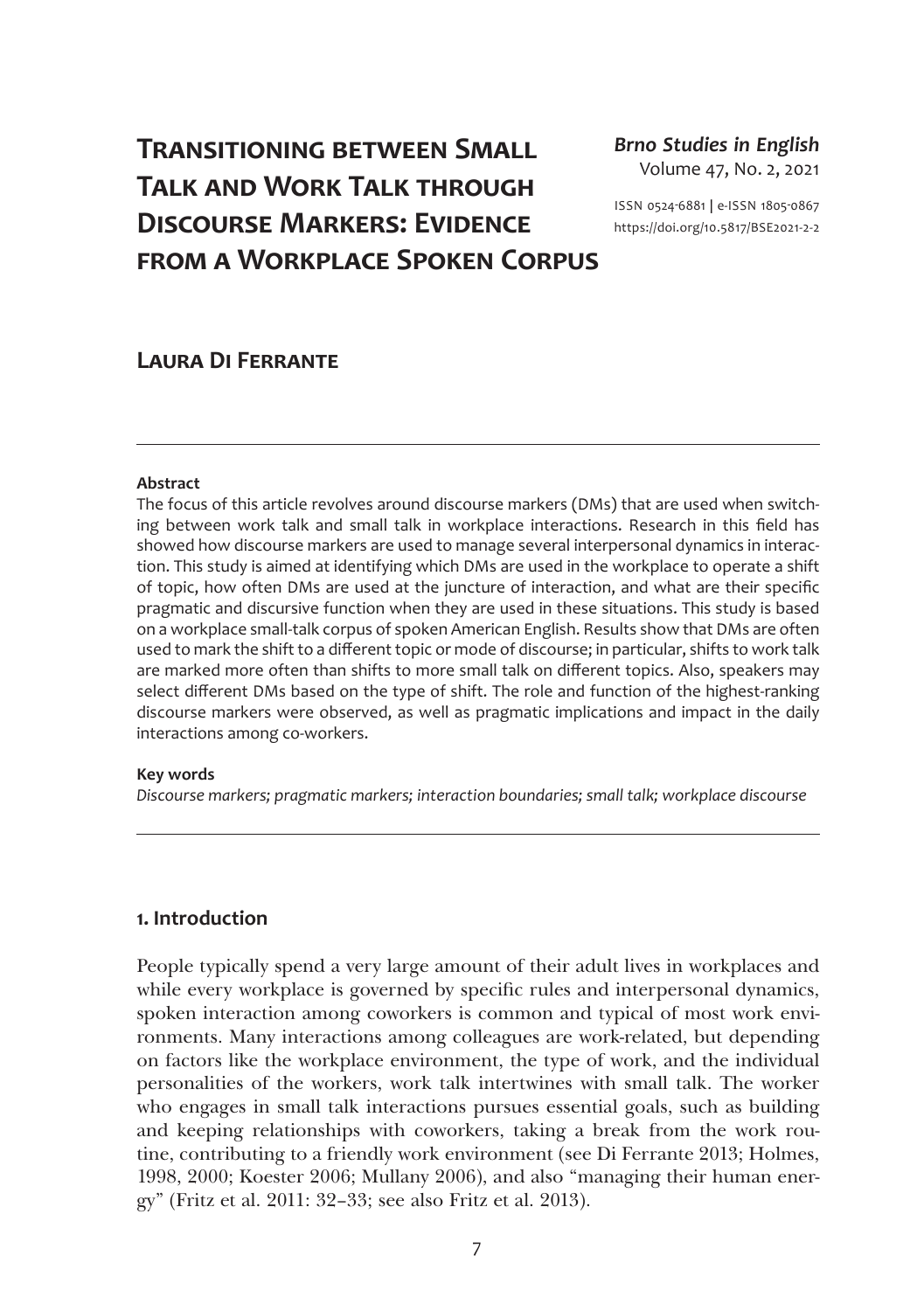This paper concerns the pragmatic implications of the alternation between task-oriented and non-task oriented discourse among coworkers. Research has demonstrated how boundaries of spoken exchanges can reveal important information on the mechanics and power dynamics of interpersonal relationships (see for example, Angouri & Marra 2010, 2011; Bolden 2006; Laver 1975, 1981; Lee, Lee, and Narayanan 2008; Lindström 1994). Different strategies and linguistic markers are used to introduce a new topic, exhausting the topic at hand or enacting engagement on the ongoing discussion on a certain topic. Small talk and "instrumental discourse" (Schneider 1988: 1) – namely talk that is oriented to the task at hand – have been analyzed as two different types of discourse (Kuiper & Flindall 2000; Schneider 1988). These two types of discourse are both functional to the employees' well-being and to their job performance, but the passage from one to the other is a crucial moment where co-workers manage and negotiate their time at work, which is made of work, and nonwork-related activities (for example relaxation, eating, social interaction – see Kim et al. 2017, 2018).

Although fundamental, the functions and pragmatic implications of specific discursive strategies for the workplace dynamics are little understood and taught. Moreover, such strategies and implications are highly difficult to grasp for learners of English as a second/foreign language who need to understand and interpret non-literal and intended meanings along with indirect language and usage in workplace communication in English. It turns out that both recognizing and marking change of topics or willingness to transition from small talk to work talk, for example, are very important pragmatic skills for anyone who wants to communicate effectively in the workplace context, let alone to keep smooth professional relations. The passage from chitchat to more serious matters is quite crucial as it can be problematic, embarrassing, or subject to criticism and speakers often use implicit verbal and non-verbal strategies not to make this transition abrupt or too obvious. Understanding and facilitating the passage by decoding discourse markers that accomplish such a function is an important interactional and pragmatic aspect of communicative competence. In order to contribute to the ways such competence can be acquired and developed, it is therefore necessary to analyze how speakers rely on specific discourse markers to convey the intention of shifting topic in spoken interaction.

To explore this gap in understanding, the goals of this paper are as follows: first, to show how speakers' awareness of interactional dynamics is reflected in the discursive strategies used at the junctures of interactions to switch from one to the next; second, to engage the reader in reflecting on how discourse markers are used as explicit cartilage for those junctures and help the speaker to regulate the shift of the interaction; third, to elicit the strategies used to manage interactions and the balance between small talk and task-oriented talk in workplace settings.

The research questions addressed here are, RQ1: How often and what discourse markers are used to switch topics in spontaneous interactions in the workplace? RQ2: What are the metadiscursive functions of discourse markers as they relate to the management of change of discourse topic?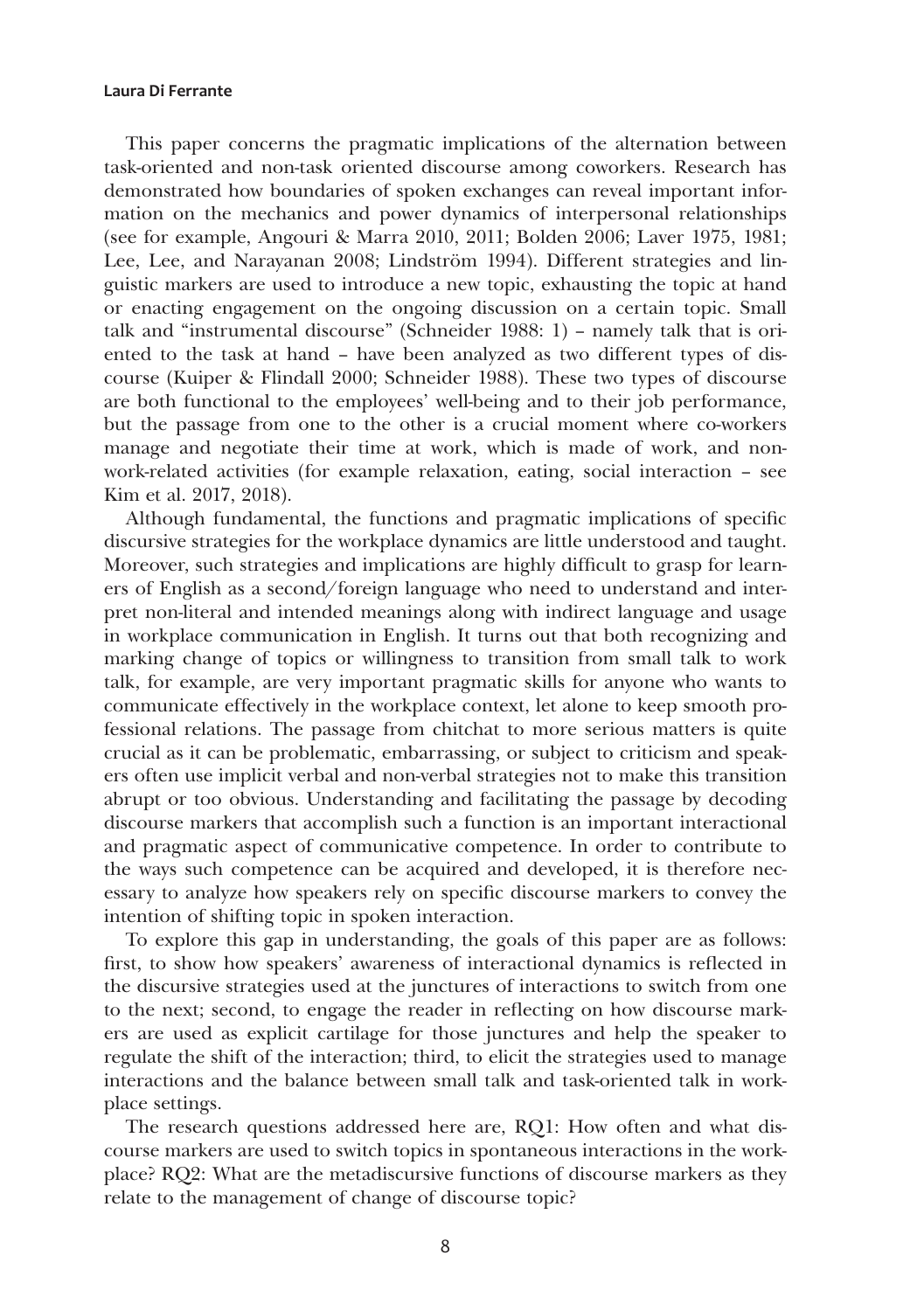This paper is based on data gathered from the Small Talk at Work corpus (STW, Di Ferrante, 2013), which is a 50,000-word sub-corpus culled from the AAC and Non AAC Workplace Corpus (ANAWC, Pickering & Bruce, 2009; Pickering et al., 2019). The corpus consists of spoken American English discourse, comprising only non task-oriented workplace interactions among over 200 coworkers. On the basis of the results obtained analyzing occurrence, frequency, and functions of discourse markers positioned at crucial points of transitions, implications are discussed that contribute to the understanding of workplace dynamics that might be relevant when switching from small talk to work talk.

### **2. Literature Review**

The variety of features and diversity of characteristics of discourse markers explain why some very frequently cited works on the topic state that (that of) discourse marker is "a fuzzy concept" (Jucker & Ziv 1998: 2), and "no taxonomy can do more than partially represent a fuzzy reality" (Hyland 1998: 444). In truth, *fuzzy* has often been used to refer to discourse markers for several reasons; firstly, the concept of discourse markers does not have one single definition which is widely accepted and relied on: "there has been considerable debate on what counts and does not count as a discourse marker" (Fraser 2015: 48; see also Bazzanella 2006; Fischer 2006; Jucker & Ziv 1998). Secondly, discourse markers do not belong to one grammatical category, and their belonging to one class or another is often established on the basis of the function of each discourse maker in the different contexts of use and on the basis of the linguistic co-text (see Bazzanella 1995), which clearly represents a difficulty for attempting categorization (see Bazzanella 2001); in this regard, Biber and colleagues notice that in some cases, particularly with "utterance launchers" (1999: 1078), only prosodic information, when available, allows to determine the grammatical status of discourse markers (see also Erman, 2001). Thirdly, a given discourse marker may have multiple pragmatic and discursive functions: several scholars have examined the polyfunctionality of discourse markers which refers to the both variability of functions in different contexts – and co-texts – and to the co-occurrence of multiple functions in the same context – and co-text – see *paradigmatic* and *syntagmatic polyfunctionality* in Bazzanella 2006, 2010).

For example, in terms of polyfunctionality, Müller (2005) identifies nine different functions of the discourse marker *so*, five at the textual level and four at the interactional level, which – particularly interestingly for the purposes of the present study – include the function of *boundary marker* and that of *transition relevance place*. However, the nine functions of *so* do not represent an isolated case of a particularly versatile discourse marker when compared with the thirty different functions of *you know* that Müller (2005) was able to gather by reviewing the relevant literature (identifying 12 of these functions also in her own data).<sup>1</sup> Because of the multiplicity of functions that can be conveyed by the same discourse marker and of the discursive and pragmatic considerations involved in the process, many scholars underlined how identifying functions is not an easy task: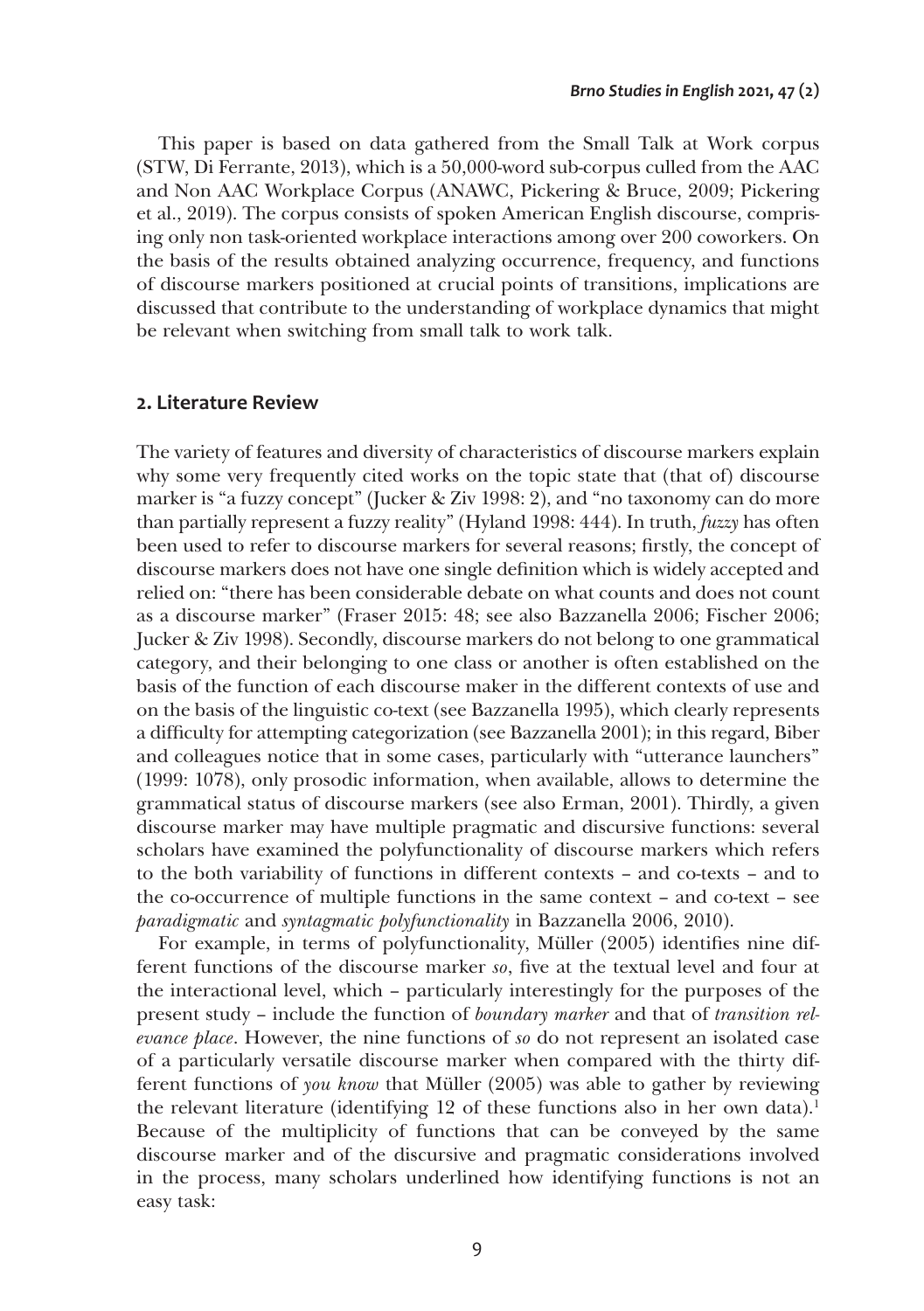The difficulties in identifying the different functions of certain markers are obvious, especially when the meaning of the marker must be defined in pragmatic terms. It is often hard to determine whether the meaning of a marker belongs to the marker itself or to the context. (Cuenca 2008: 1373)

A very good example is the discourse marker *well*. With the following example, Fuller (2003: 24) shows that the discourse marker *well* "signals that what follows is a reformulation of the previous utterance":

- B: I never got to go to Rome or Greece or Italy...
- A: Well, you never chose to go to Rome or Greece or Italy... you could've gone, you did not choose to do it. I mean I never had more money than you to do it, I just did it, anyway.

A learner of English, or anyone, who were to interpret this exchange and the role of *well* with the help of a dictionary might struggle notably. Even when a dictionary signals the role of a word as discourse marker, the meanings and the features are greatly assorted and sometimes vague. Assuming that this person is a diligent one and makes the time and effort to discriminate among the multiple meanings of *well* as a noun, an adverb, and adjective, and as a constituent of an idiom, s/ he will find that it is also labeled as an interjection which is used to resume a line of discourse, to introduce a remark, or to express surprise and remonstration (Merriam Webster online; [Dictionary.com;](http://Dictionary.com) [thefreedictionary.com](http://thefreedictionary.com)). If s/he is fortunate enough, s/he will have looked it up in a dictionary that also indicates the function of *well* as a "sentence connector" and "an expression used to preface a remark, gain time, etc". However, none of the online dictionaries I examined mentions the reformulation function observed in Fuller (2003) and reported above. Interestingly though, that reformulation function is not infrequent<sup>2</sup> in spoken interaction and is reported in several studies (see for example Cuenca 2008; Müller 2005). In addition, the acquisition and use of discourse markers by language learners may not correspond to a full and accurate awareness of their functions (see Borreguero Zuloaga 2018 on the acquisition of discourse markers by learners of L2 Italian; see also *pragmatic fossilization of discourse markers,* "the phenomenon by which a non-native speaker systematically uses certain forms inappropriately at the pragmatic level of communication": Romero Trillo 2002: 70; Zhao 2013).

In truth, not only have different labels been attributed to this object of study (Brinton 1998 identified over a dozen different labels) but also many classifications and taxonomies have been proposed – with different fortunes – over time and especially starting from the late 1980s and the early 1990s (see, for example, Fraser 1999 for an overview and Borreguero Zuloaga 2018 for a more recent proposal). Approaches have also been distinguished between broader and narrower conceptions on their metadiscursive function (for example, more focused on textual interaction or on reflexivity: Ädel & Mauranen 2010), interactional function (see also Romero Trillo 2002) and cognitive function (see Bazzanella, 2006 and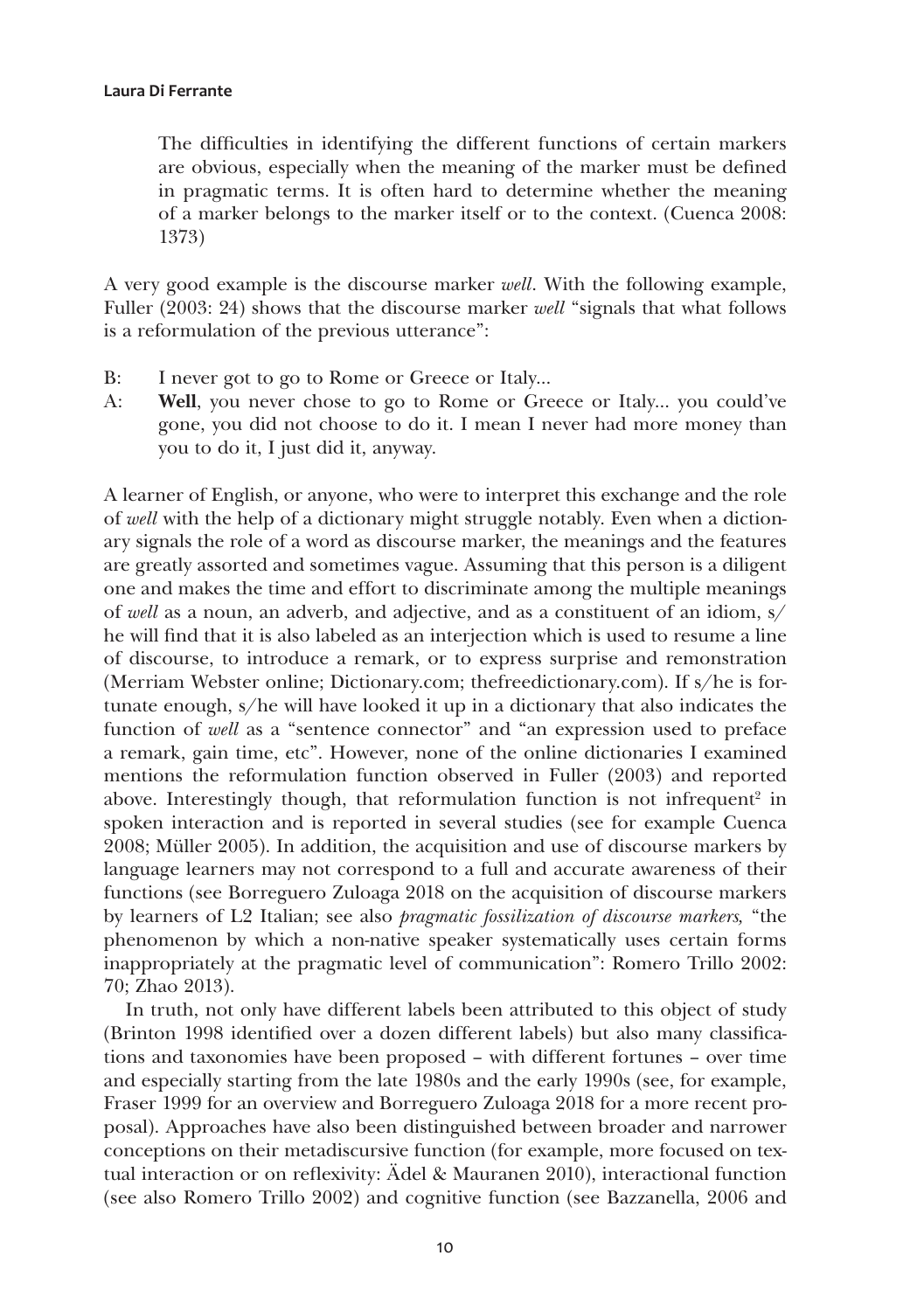Fung & Carter, 2007 for a discussion on the three functions and their microfunctions). Regardless of the diversity of approaches to these devices, it is crucial to notice and analyze the uses, meanings, and functions of discourse markers to become aware of the possibility of using them strategically in discourse, for example as cues for the addressee to where the discourse is going or how it should be interpreted. Investigating discourse markers is also very important to the point that Jung (2006), for example, found that the absence of discourse markers impacted significantly the comprehension of spoken discourse by non-native listeners.

Although research has explored many aspects of DMs in written discourse, spoken discourse has been sidelined and the pedagogical implications much less investigated. Such a gap is being filled thanks to research based on spoken corpora (see, for example, Ajmer 2015; Borreguero Zuloaga 2018; Broggini & Murphy 2017; Erman 2001; Fung & Carter 2007; Lee & Subtirelu 2015; Müller 2005).

As noted above, the linguistic form of discourse markers tends to be disconnected from its original meaning and to assume additional linguistic and extralinguistic uses, which have multiple functions, including structuring the discourse, emphasizing the interactional configuration of the utterance, and "instruct[ing] the hearer to construct a mental representation of the discourse" (Fung & Carter 2007: 415). Discourse markers have been found to be particularly relevant when used at the boundaries of interactions as they are inherently suited to open an interaction, to close it, or to shift it to a different topic; in Fraser's terms, "they function like a two-place relation, one argument lying in the segment they introduce, the other lying in the prior discourse" (1999: 938).

In 1998, Hyland discussed discourse markers at the boundaries of interactions as "frame markers" (442) and therefore with a relevant metadiscursive function and defined them as "explicit references to text boundaries or elements of schematic text structure, either introducing shifts in the discourse or preparing for the next step in the argument" (1998: 442–443). In other words, these frame markers are used to signal that a change is occurring and they denote discourse boundaries and/or topic shifts: "Items in this category therefore provide interpretive framing information about longer elements of the discourse." (Hyland 1998: 443). Drawing on Crismore, Markkanen, and Steffensen's (1993) taxonomy, he details this definition, specifying that these frame markers "includ[e] items used to sequence, to label text stages, to announce discourse goals, and to indicate topic shifts" (2004: 138); the following examples are presented as instances of frame markers: "Finally/to conclude/my purpose is to" (p. 139). From both the definition and these examples, it seems that Hyland tends to conceive of frame markers as explicit references to their position in the interaction (*finally,*  for example, leads toward the end of a stretch of discourse). However, he lists *well* and *now* (Hyland 1998: 443) as examples of frame markers for topic shift, and these two DMs only implicitly signal the boundary of the interaction<sup>3</sup>. These latter examples of frame markers for topic shifts are not included in his later works (see for example, Hyland 2004, 2017), suggesting that explicit markers are perhaps more central to a focus on academic written texts. The connection between the explicit frame markers and the written texts might be reinforced by the fact that on the basis of Hyland's categorization, Broggini and Murphy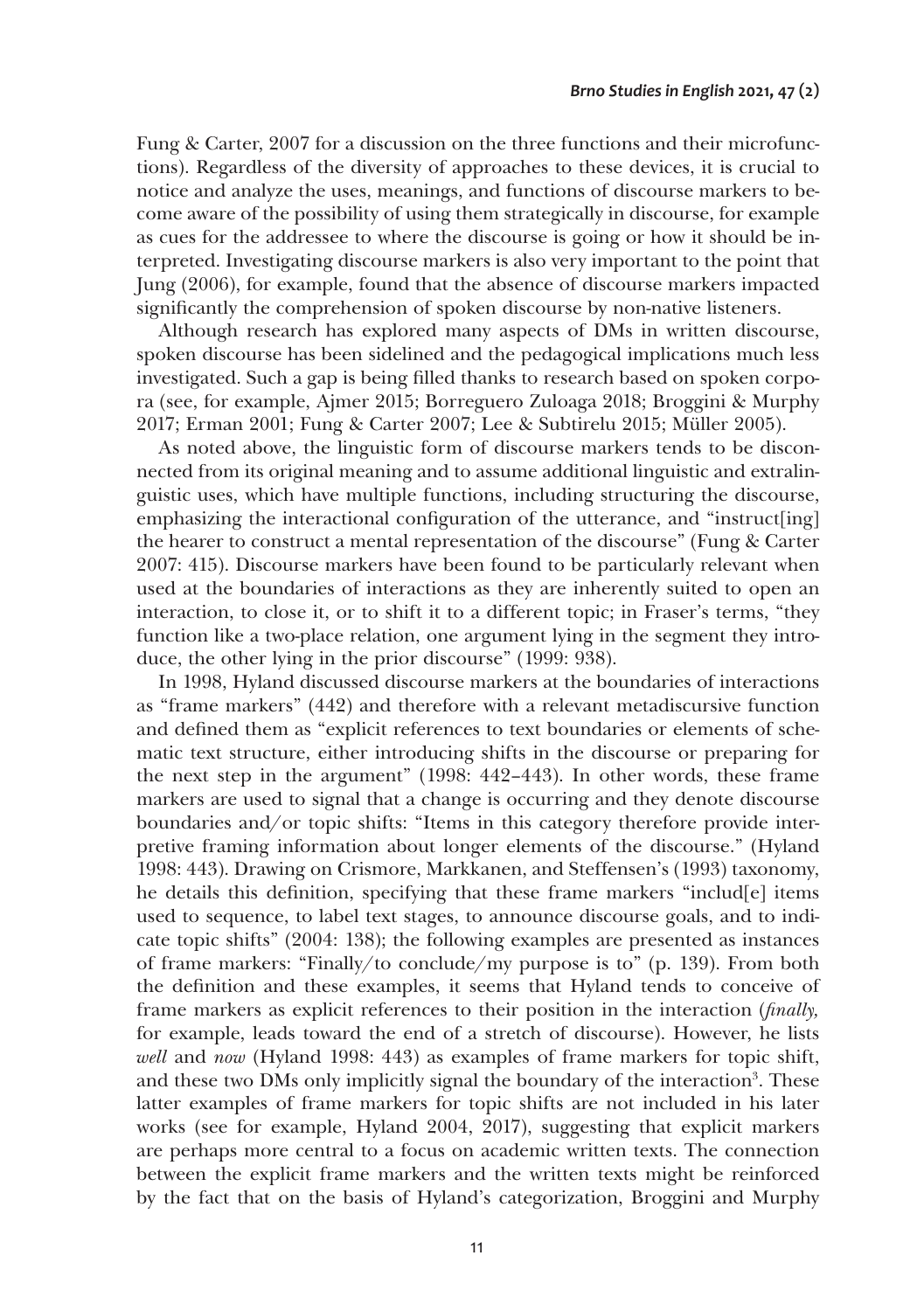(2017) investigate the presence of frame markers (specifically sequencing and stage labels) in academic lectures in English as a lingua franca and they did not find many occurrences. Interestingly, studies that explored spoken interactions often identified instances where less explicit discourse markers were found at the beginning of an interaction or to switch topics. Müller (2005) worked with a corpus of spoken discourse and found that *so* was often used as a boundary marker. Bolden (2006) analyzes casual interactions among family members and finds that two discourse markers, *so* and *oh* are predominantly used to introduce a new "conversational matter" (663) and that the choice of one or the other is determined by the orientation of the utterance on the self or on the interlocutor. More specifically, Bolden refers to *so* as "sequence-initial" (663), meaning that what is introduced by it, had been planned to be said by the speaker, as opposed to *oh*, which introduces matters that just occurred to the speaker. Bolden (2008) suggests that "the basic interactional function of *so* as a marker of "emergence from incipiency" serves to characterize the upcoming action as introducing the conversation's first "intended" talkable – something that was projected by the very act of initiating the contact, what parties orient to as having been pending or incipient" (305).

Finally, it is relevant to notice here that discourse markers may be produced in combination (see Lohmann & Koops 2016 and Cuenca & Crible 2019 for an overview of the relevant literature) where two or more are used together in spontaneous interactions: "two non-identical elements form a DM sequence if each is used as a DM independently and a speaker produces them in a row" (Lohmann & Koops 2016: 423). Although instances of this phenomenon (*sequencing*: Fraser 2011; *clustering*: Maschler 1994)<sup>4</sup> have been analyzed in a number of studies, only very recently has research been exploring this aspect more systematically. For example, in their works, Lohmann and Koops (2016) and Cuenca and Crible (2019) identified both sequences that tend to occur more frequently, as well as discourse markers that tend to occupy predominantly a given position within sequencing. In this regard, some studies focused on these multipart sequences "at the beginning and the end of conversational turns" (Cuenca & Marin 2009; Haselow 2019: 2; Pons Borderìa 2018) finding regularities in the turn position where discourse markers tend to be used (turn beginning vs. turn end); also these discourse markers have been found to "serve specific communicative functions, especially at turn-beginnings and -endings where speakers need to deal with a large set of generic tasks" (Haselow 2019: 15).

Jones and Carter (2013) explore explicit methods to teach discourse markers and suggest that while a spoken corpus provides information on the frequency of use of different markers, "these may be linked directly to a particular cultural identity and therefore may not be the most useful items for learners." While this statement is debatable, it underlines how relevant it is to be able to effectively and appropriately handle discourse markers within particular cultural contexts and it seems that workplaces are particularly complex contexts in terms of representation of corporate and personal identity (see Angouri & Marra 2011; Di Ferrante 2016; Holmes & Marra 2002a; Mullany 2006).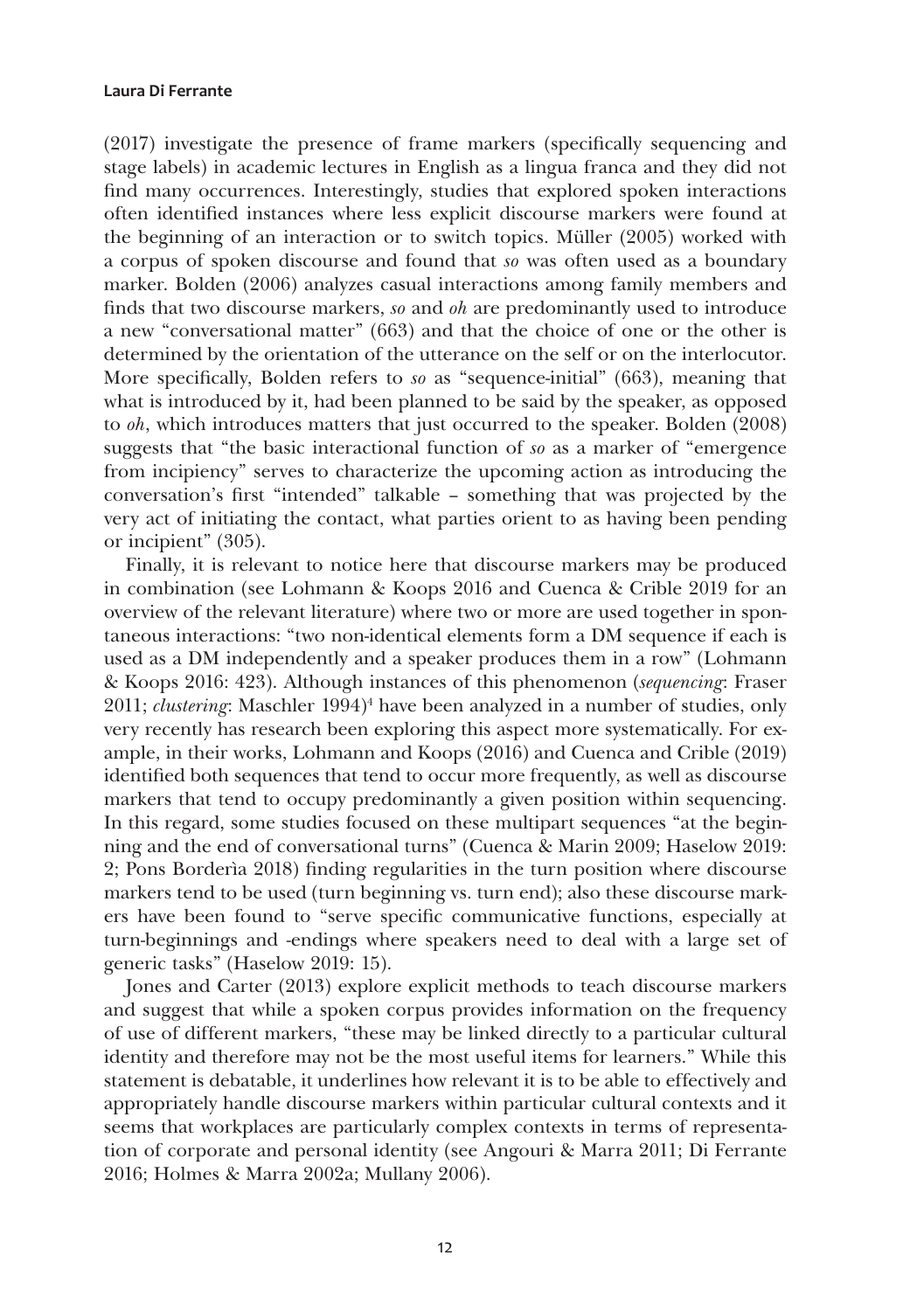# **3. Methodology**

About thirty years ago, discourse markers were often considered "markers of unclear thinking" (Crystal 1988: 47); since then, by relying on corpora of spoken discourse, research has abundantly shown that on the contrary discourse markers are key to successful communication. Studies have demonstrated how their discursive and pragmatic functions vary on the basis of many variables including the context and the interlocutors. It turns out then, that spoken corpora are a valuable tool to identify discourse markers in conversation and to analyze their frequency and functions (Aijmer 2015; Müller 2005; Romero Trillo 2002). The goal of this research is to identify which discourse markers are used in the workplace to change topic, at what frequency this occurs, and what their specific function is when used for this purpose. In order to do this, the data analyzed here are based on a spoken corpus of American English, the Small Talk at Work sub-corpus (henceforth STW; Di Ferrante 2013), which is a collection of spontaneous, naturally-occurring small talk interactions in the workplace. The interactions in the corpus were isolated from a larger workplace corpus, the AAC and Non-AAC Workplace Corpus (ANAWC, Pickering & Bruce 2009; Pickering et al. 2019), which is a corpus of spoken workplace discourse. It was collected by transcribing the audio recordings of workplace talk recorded by eight workers of six different American workplaces, over five days. The STW sub-corpus consists of 423 small talk interactions and around 50,000 words; it comprises interactions between four focal participants recording the exchanges and over 200 coworkers with whom they interacted. Two of the four focal participants are Augmentative and Alternative Communication (AAC) users: this term refers to people whose ability to speak is impaired due to communication disorders and who rely on AAC strategies and or technologies to talk. In the ANAWC corpus, these speakers rely on different types of AAC depending on several variables (see Bouchard et al. 2021; Di Ferrante & Bouchard 2020).5

The interactions are non-task oriented, and they only include face-to-face exchanges (phone calls were not included). In the present work, the sub-corpus was examined with a specific focus on the boundaries of these interactions where explicit discourse markers occur. In particular, the small talk interactions in the corpus alternate with transactional discourse or with more small talk but with a switch of topic.

The boundaries between small talk interactions and between these and task-oriented talk have been examined to determine the frequency of discourse markers; then the distribution of discourse markers was analyzed based on their function in terms of structuring the discourse and marking the shift toward a different small talk topic or a work-talk interaction. Finally, a qualitative analysis on the functions of discourse markers has been carried out on the basis of the evidence provided by the frequency analysis. Specifically, the pragmalinguistic use of highest ranking discourse markers was interpreted in the discursive context as determined by the sequences of events in the general script (Schank & Abelson 1977) of talk in the workplace; the sequences refer to the moves from small talk to work talk and vice versa.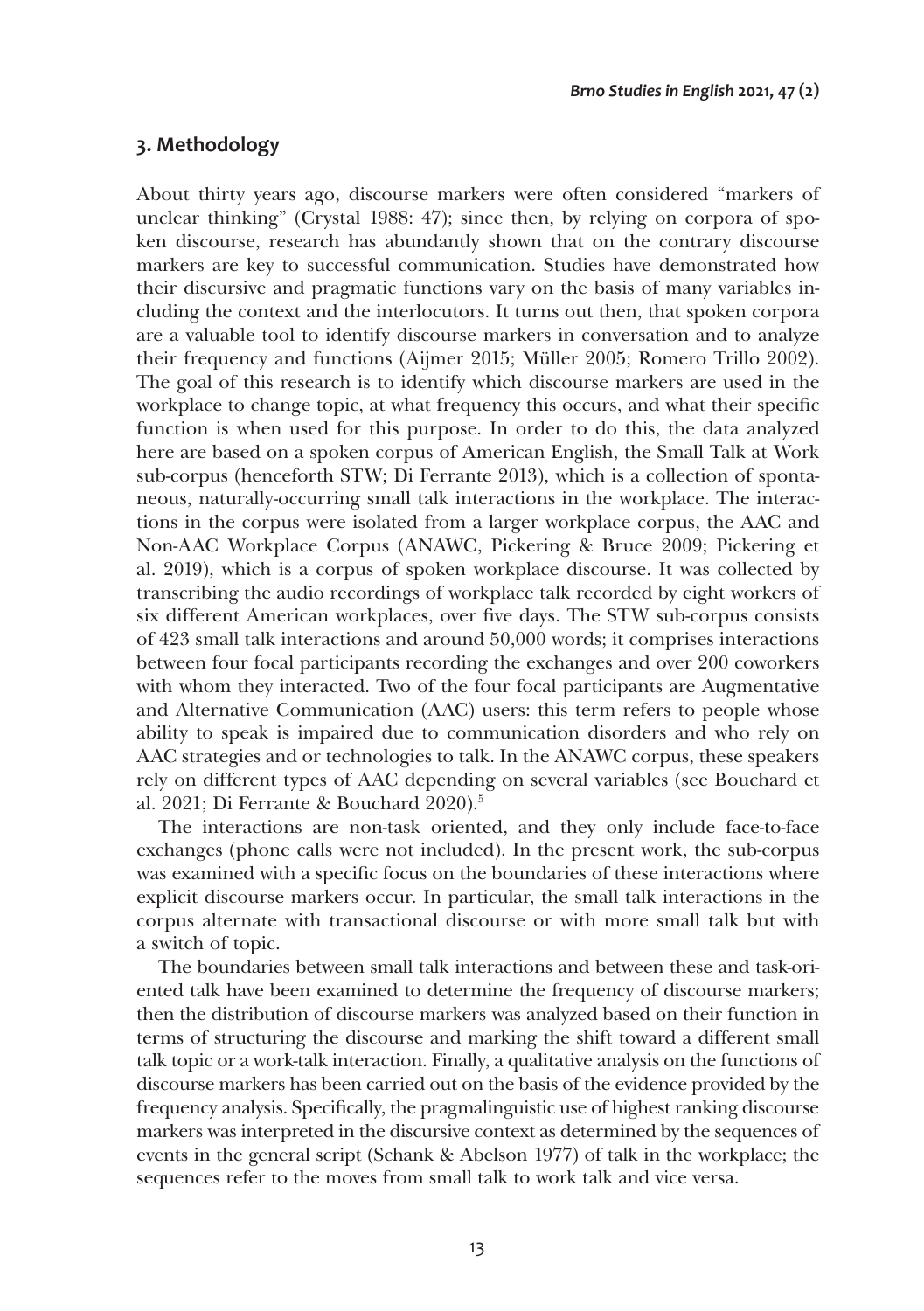# **4. Analysis**

The main focus here is how coworkers use discourse markers to switch to a new topic. In particular, the analysis is aimed at identifying whether any relation exists between the use of specific discourse markers and the type of shift, and what pragmatic considerations can be made when participating in workplace exchanges.

In order to address the first research question (RQ1) on the identification and frequency of discourse markers used to switch topics in spontaneous interactions in the workplace, discourse markers are investigated that govern the boundaries of interaction in the alternation between small talk and work talk. Specifically, the absolute distribution of discourse markers at the boundaries of the interactions was considered in the STW corpus along with their distribution relative to the type of boundary. The interactions where these DMs are used, were also analyzed in a discourse analysis perspective in order to identify their functions not just in terms of text structure, but also in the context of workplace dynamics and social relationships among coworkers (RQ2). As a matter of fact, following Fraser (1999), discourse markers "impose a relationship between some aspects of the discourse segment they are a part of, call it S2, and some aspect of a prior discourse segment, call it S1" (938). Hence, in order to examine this relationship and for the purposes of this study, it is important to explore the metadiscursive functions of DMs as they relate to the management of change of discourse topic. The research questions are addressed in parallel in the following analysis as the quantitative results shed light on the discourse analysis of the interactions, hence while the two research questions complement each other, in the following sections I will focus first on forms and frequencies of discourse markers and then on their distribution and functions.

## **4.1 DMs as transition facilitators: forms and frequencies**

Since this paper is concerned with those markers that determine the passage from one topic to the next, the starting point of the analysis consisted of classifying all the interactions in the corpus on the basis of the type of boundary that characterizes them.

| <b>Boundaries</b>             |     |      |
|-------------------------------|-----|------|
| Shift to work talk            | 190 | 45%  |
| Transition to more small talk | 123 | 29%  |
| Separation                    | 89  | 21%  |
| Interruption                  | 17  | 4%   |
| End of the recording          |     | 1%   |
| Total                         | 423 | 100% |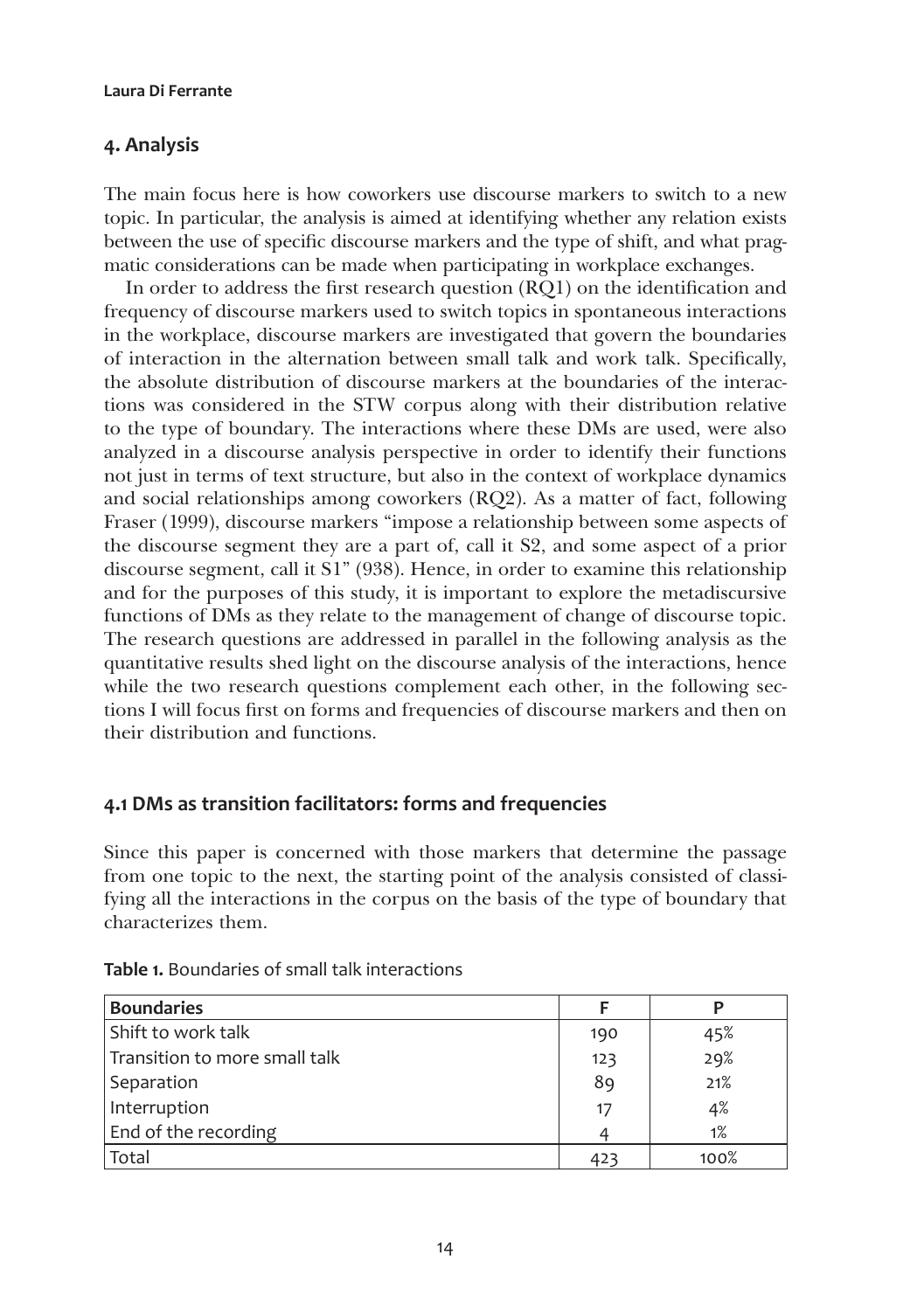As shown in Table 1, the endings of the small talk interactions have been coded on the basis of what they led to: 45% of the small talk exchanges ended to switch to work talk; 29% is constituted by transitions, a shift from a small talk interaction to another small talk interaction (the transition is ambivalently the end of a small talk exchange and the beginning of another small talk exchange); 21% of the talks end instead with the physical separation of the participants. Finally, 4% of the small talk interactions end because the participants are interrupted by someone who was not participating in the communicative event or by something that happens (a phone call, an alarm ringing, etc.); only 1% of the interactions ends either because the participants turn the recorders off or the battery of the recorder runs out of power.

For the purposes of this paper, the interactions ending with separation, interruption, or the end of the recording were not part of the analysis. The boundaries characterized by shifts to work talk and transitions to more small talk were then looked at and the presence of DMs was assessed on the basis of a) their position at the juncture between the two interactions b) previous literature on discourse markers and their functions, c) their being "independent of sentential structure [in that] removal of a marker from its sentence initial position, in other words, leaves the sentence structure intact" (Schiffrin 1987: 31). Moreover, for DMs that have a SUBJ-V structure (*parentheticals*: Dehé 2014; Kozubíková Šandová 2015), such as *I mean, I think, I guess, you know*, Pizziconi (in preparation) suggests that switching the tense, usually from present to past, should not affect the analyzed phrase when it works as a discourse marker.

Both those intersections that lead to work talk or to more small talk show particularly interesting results as far as the use of discourse markers is concerned. In Table 2, the boundaries between two interactions are organized based on whether the discourse marker is present or not.

| <b>Boundaries</b>             |     |      |
|-------------------------------|-----|------|
| Shift to work talk            | 190 | 100% |
| with DM                       | 84  | 44%  |
| without DM                    | 106 | 56%  |
| Transition to more small talk | 123 | 100% |
| with DM                       | 38  | 31%  |
| without DM                    | 85  | 69%  |

**Table 2.** Distribution of DMs on the boundaries of interaction

First, it is interesting to notice that workers use discourse markers when switching to work talk more often than when shifting to small talk: discourse markers are used in 44% of the total shifts to work talk and in 31% of the transitions to small talk. This can probably be related to the passage to work talk representing a sharper change of discourse mode compared to the transition to more small talk. Additionally, the different quantity of discourse markers might also be a signal of pragmatic implications. In other words, the more frequent use of discourse markers when switching to work talk compared to small talk may indicate that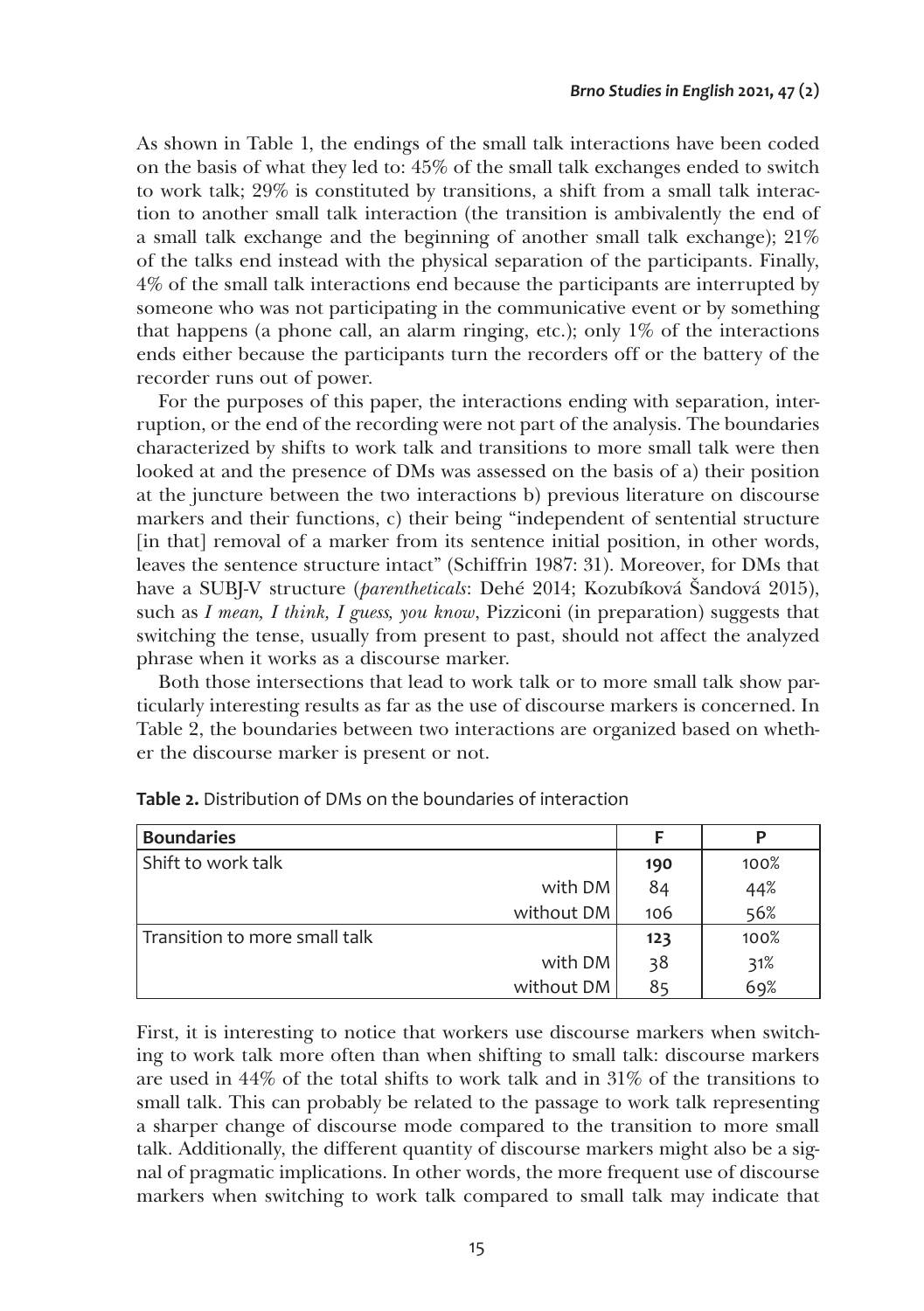the former is more problematic, or pragmatically complex; for this reason, it may need specific linguistic strategies to be handled. It should also be taken into account that the shift to work talk may also involve a change in the frame of mind as it often implies also a passage from a lighter, sometimes cheerful mood to a more focused one, hence it is possible that the speaker signals the switch not just to their interlocutors, but also as a way for themselves to focus on a task that requires to concentrate. It is therefore important to notice that the shift to work talk might prove to be a challenging move as the person who decides to put the small talk to an end is also going to cease a moment of break from work tasks, which is often cheerful and enjoyable. Thus, the passage needs to be handled by taking into account this type of considerations and often discourse markers are to be employed along with other carriers of epistemic modality to smooth the transitions.

In the following interaction (Example 1), some coworkers are entering a room to start a meeting. One of their colleagues has not arrived yet and Sarah $^6$  is joking about it and suggests that it would have taken their colleague some time before arriving at the office. At that point, Rachel utters the move to shift to work talk.

#### **Example 1**

- 1 Rachel: or it might be just me and you [+] cuz nobody's here at the office either
- 9 [laughter] oh here's Michelle [+] and and uh uh Sharon's on her way
- 3 Sarah-AAC: alright it'll be a while before I can
- 4 Rachel: huh?
- 5 Sarah-AAC: it will be a while
- 6 Rachel: [+] it'll be a while?
- 7 Sarah-AAC: yeah
- 8 Rachel: yes [laughter] well she did say she was on her she she was stopping to get
- 9 breakfast and then [+] she was gonna be here
- 10 Sarah-AAC: yeah it'll be a while [laughter]

11 Rachel: well [+] so anyway I guess we should go on and [+]

*Note:* The grey-highlighted portion of text is the one including the work talk.

As we can see, Rachel uses a combination of four different DMs, *well*, *so, anyway,* and *I guess* to signal her move to shift discourse from small talk to work talk. This sequence of discourse markers is unusual because of its length and there is a paucity<sup>7</sup> of such instances recoded in the literature. However, previous studies have found that, just like in Example 1 here, *well* is typically used as the first item in discourse marker sequences (see Cuenca & Crible 2019; Lohmann & Koops 2016). The use of *well* by Rachel seems to have the function of acknowledging the fact that Sharon is not going to be at the office for a while, which entails there is no point in waiting; in other words, *well* displays the orientation of Rachel toward Sara's last utterance and at the same time a move to reorient the talk forward. The reorientation toward what follows, work talk, is further stressed by *so anyway*  which, according to Cuenca & Crible (2019) "incorporates the structural meanings of continuity and change of topic, but it can also be seen as a compound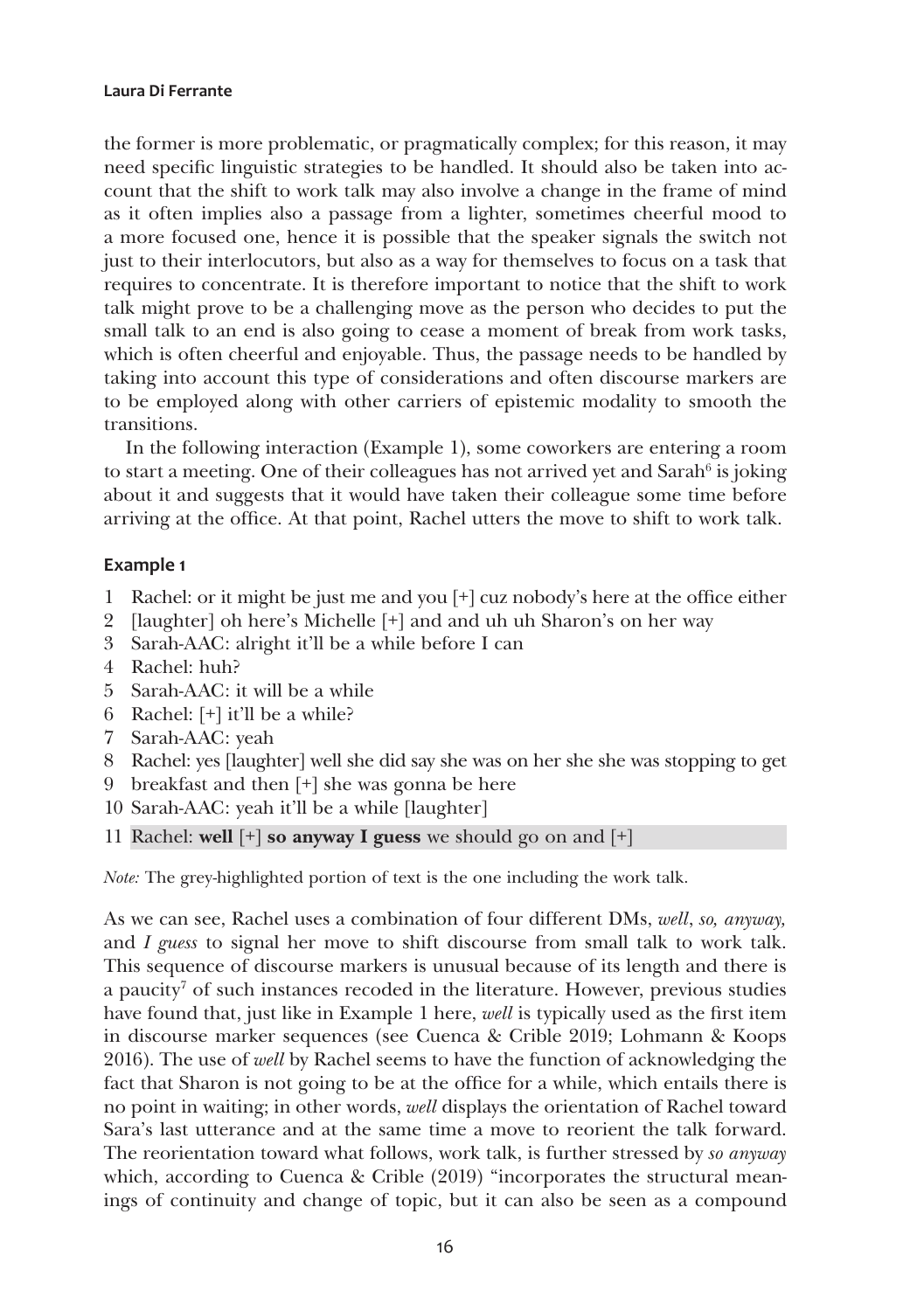marker of (sub)topic change." Rachel is clearly shifting away from small talk toward a new focus on work talk, but does it very cautiously, to the point she also chooses to use an epistemic stance of doubt, *I guess* (Biber et al. 1999; Kärkkäinen 2007), which is then followed by the modal verb *should*, also expressing epistemic modality and hence the intention of the speaker to convey tentativeness (Coates 1987; see also Holmes 1990) rather than assertiveness. The abundance of hedges used by Rachel to make the passage to the work talk as smooth as possible and to clearly mark the tentative nature of her move is evidence of the extent to which the shift from small talk to work talk can be perceived as a transition that needs to be handled with a certain degree of cautiousness. The interactional troublesomeness of transitions is well described in a study by Deppermann, Schmitt, and Mondada (2010), who focus on "transitions between bounded activities […] such activities are, for instance, openings and closings of a conversation, the subsequent management of various topics of the agenda or the beginning of a presentation" (1700) in meetings. Through videorecordings they carry out a multimodal analysis showing that transitions are perceived by the participants as crucial interactional points.

Furthermore, as shown in Example 2, managing small talk in a work environment can also be a rather sensitive matter: doing small talk might be perceived as subtracting time from work and at the same time, trying to move the interaction from a humorous or relaxed, nonwork-related break among coworkers to work issues is a pragmatically-charged move that needs to be carefully handled and this is reflected in the discursive strategies selected by the speakers when operating the transitions between small talk and work talk.

In the passage in Example 2, it can be observed how Meryl makes use of a discourse marker along with other linguistic material to activate the switch to work discourse. Coworkers are doing small talk about graduate programs in social work and speech-language pathology in a specific U.S. State. They are sharing information about some graduate programs being cancelled. In order to criticize the Montrose school for not having graduate programs, Alice states that social workers are not needed in Montrose. Gary does not get the sarcasm and explains how someone wanted to enroll in a graduate program in Montrose, but was not able to do so because the programs had been cancelled. When Alice tries to explain that she meant the opposite of what she had actually said, Meryl jumps in, making clear that Alice's statement was actually sarcastic. At that point, it is Meryl who tries to move the conversation from small talk to work talk:

#### **Example 2**

1 Gary: right so what I'm saying is they're not having graduate programs

- 2 in Montrose anymore
- 3 Alice: right because only Ashville needs it really [+] come on Ashville and
- 4 Rockville. Montrose doesn't need social workers everybody is so
- 5 [overlap][inaudible]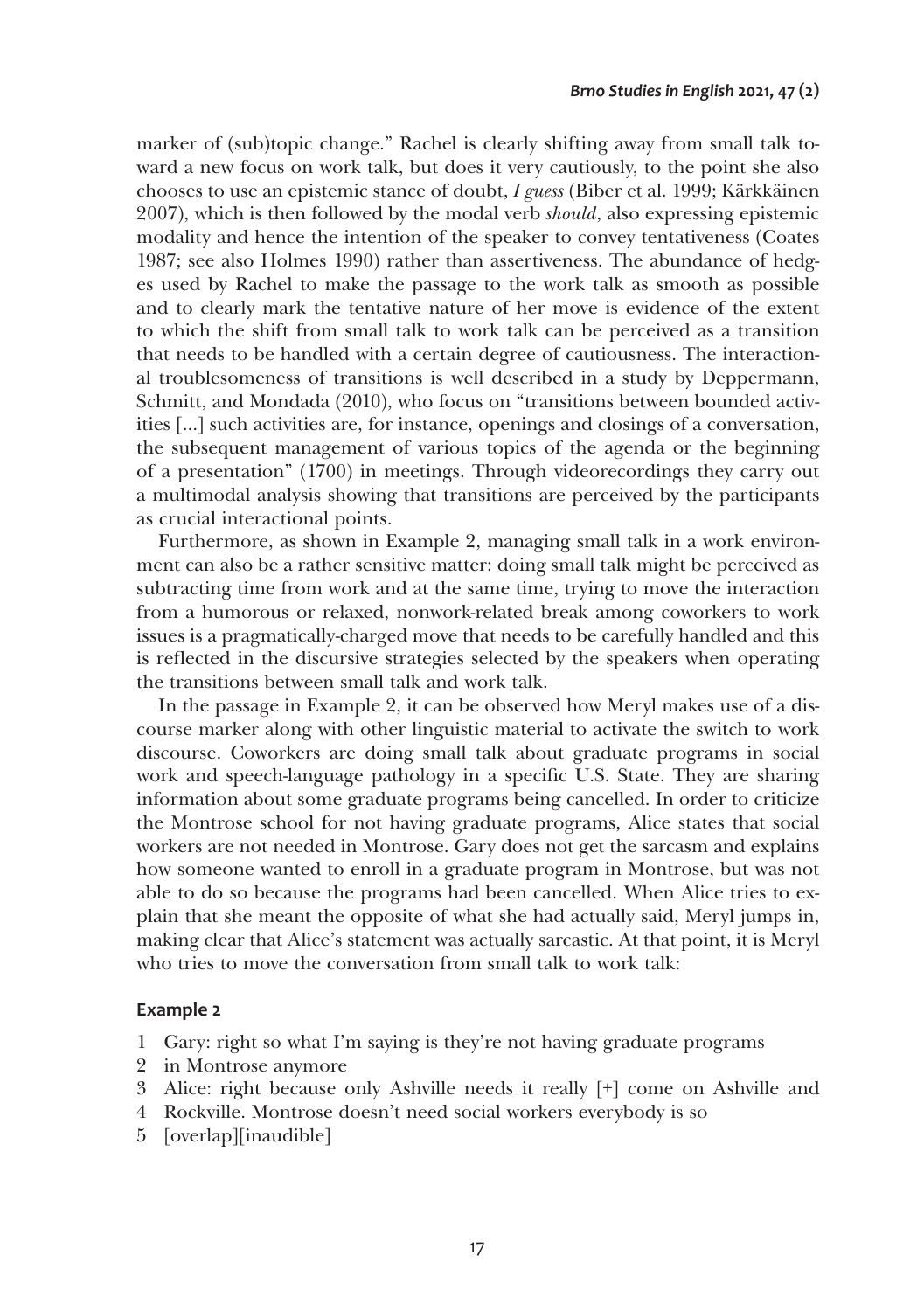- 6 Gary: [overlap] well it's just it's this person stayed I mean he's a young kid who
- 7 just graduated college a year or two ago he said Montrose probably has the
- 8 biggest need for it
- 9 Alice: yeah no kidding
- 10 Gary: than any other areas
- 11 Alice: yeah I mean that was
- 12 Meryl: yeah it was sarcasm
- 13 Alice: it was sarcasm [overlap] yeah
- 14 Gary: yeah
- 15 Alice: pretty much [overlap] everything [overlap]
- 16 Meryl: [overlap] I wanted to recognize
- 17 Alice: yeah pretty much everything I say is sarcasm
- 18 Meryl: so do we need to cuz we have uhm [overlap] 3 minutes or something
- 19 Alice: we have 3 minutes left [overlap] so we should probably
- 20 Meryl: [overlap] is there anything else we need to decide on I'll get some notes
- 21 out these are [overlap] really not notes but I'll get the notes out till you're ready

*Note:* The grey-highlighted portion of text is the one including the work talk

In Example 2, Meryl starts the transition from small talk to work talk, which makes her move particularly complex in terms of pragmatics and very interesting: she marks the switch of topic with the discourse marker *so* and her invitation to go back to talk about work is formulated in the form of a question, "do we need to…" which is certainly more polite and less direct than a statement. This observation matches the finding of the challenging nature of the move from small talk to work talk mentioned above. Moreover, she leaves her question unfinished and she does not explicitly say that there's a need to work or talk about work. Her syntactically incomplete question appears to be as a sort of fill in the blanks whose meaning is perfectly understood by Alice – "we should probably". Meryl even justifies her (unspoken) proposition by saying that there are only three minutes left.

In sum, Meryl uses three pragmatically-charged strategies to go back to work talk: 1) a discourse marker (*so*), 2) an unfinished question (*do we need to* []), 3) a justification for her topic-shift move (*cuz we have uhm 3 minutes or something*). From a communicative perspective, Meryl shows awareness of the potential relational risk connected to the invitation to stop the small talk and to deal with more relevant tasks. In the end, it seems that she succeeds in getting everybody back to the task without sounding judgmental or imperious. This result is also consistent with Bolden (2008). The DM *so* is shown to be used to launch a business-related interaction; the author also maintains that it signals the passage to a move (talking about business) which had already been planned. In Example 2 above, this is also possible: Meryl had not participated in the small talk exchange, except at the end, when she facilitated the closure as Alice, in line 11, was trying to explain that she meant the opposite of what she had said and Meryl helps her by completing Alice's sentence: "yeah it was sarcasm". It turns out that it is possible that Meryl was helping to conclude the small talk exchange because she had planned to start a business one.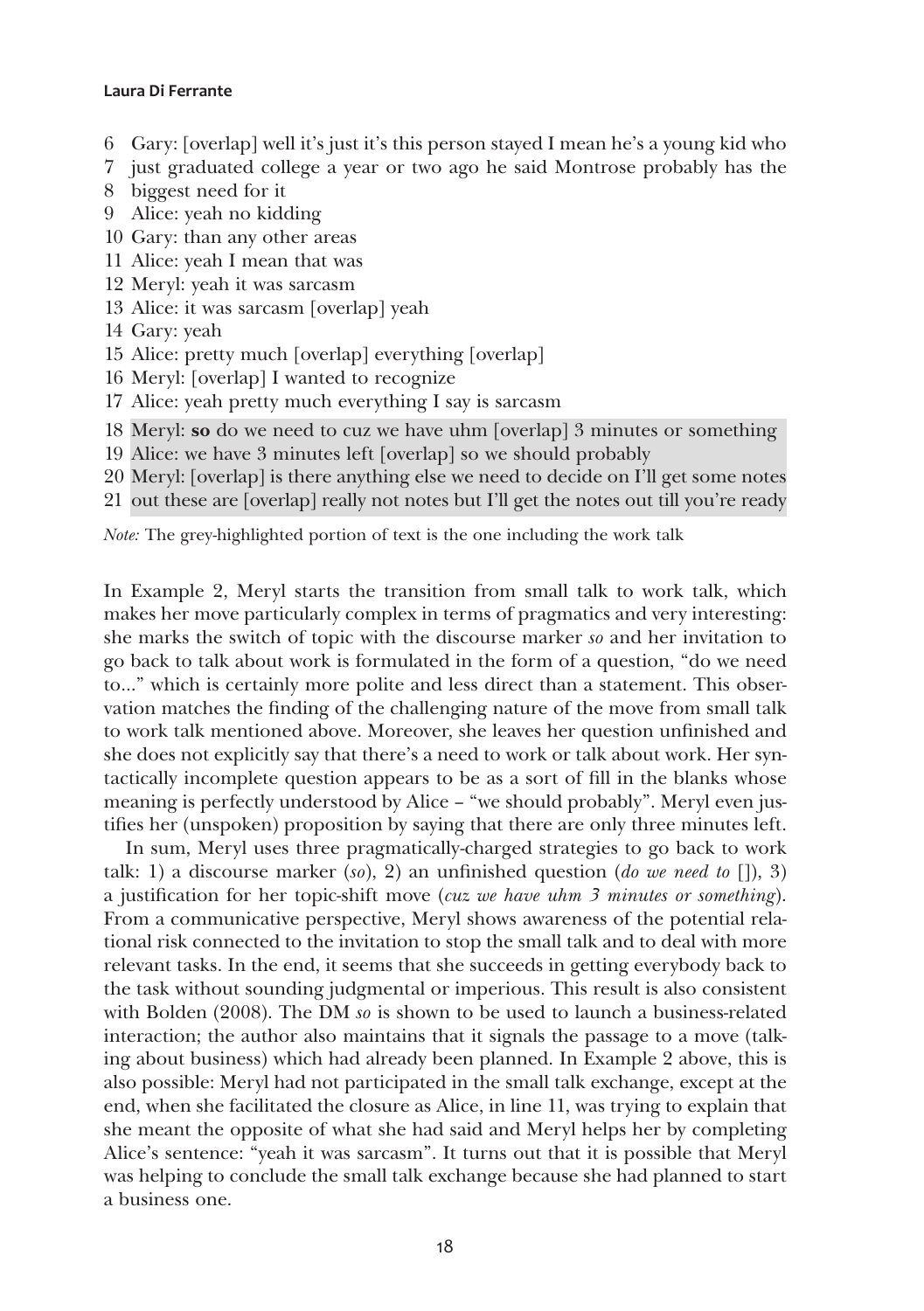# **4.2 Selecting discourse markers for specific purposes: distribution and functions**

This section is concerned with the distribution of discourse markers in the corpus and their functions within specific interactions. Table 3 shows how frequently discourse markers are used to switch to work talk and to transition to small talk. The percentages were calculated on the total of DMs per each type of shift, respectively  $n = 190$  e  $n = 123$  (see Table 2).

|                | Shift to               |                         |        | <b>Transition to</b> |                         |        |
|----------------|------------------------|-------------------------|--------|----------------------|-------------------------|--------|
|                | work talk              | F                       | P      | more small talk      | F                       | P      |
| $\mathbf{1}$   | SO                     | 20                      | 22.62% | SO                   | 6                       | 15.79% |
| $\overline{2}$ | okay                   | 10                      | 11.90% | oh                   | 4                       | 10.53% |
| 3              | well                   | 10                      | 11.90% | well                 | $\overline{\mathbf{3}}$ | 7.89%  |
| $\overline{4}$ | uh/uhm                 | 9                       | 10.71% | now                  | $\overline{2}$          | 5.26%  |
| 5              | alright                | 5                       | 5.95%  | but                  | $\overline{2}$          | 5.26%  |
| 6              | hey                    | 5                       | 5.95%  | hey                  | $\overline{2}$          | 5.26%  |
| 7              | yeah                   | 5                       | 5.95%  | and then             | $\overline{2}$          | 5.26%  |
| 8              | okay so                | $\overline{\mathbf{3}}$ | 3.57%  | yeah                 | $\overline{2}$          | 5.26%  |
| 9              | but                    | $\overline{2}$          | 1.19%  | you know             | $\overline{2}$          | 5.26%  |
| 10             | alright now            | 1                       | 1.19%  | ah                   | 1                       | 2.63%  |
| 11             | alright so             | $\mathbf{1}$            | 1.19%  | alright              | 1                       | 2.63%  |
| 12             | and                    | 1                       | 1.19%  | aw                   | 1                       | 2.63%  |
| 13             | and but                | $\mathbf{1}$            | 1.19%  | course               | 1                       | 2.63%  |
| 14             | and then uhm           | 1                       | 1.19%  | okay                 | $\mathbf{1}$            | 2.63%  |
| 15             | but back to            | $\mathbf{1}$            | 1.19%  | okay alright         | 1                       | 2.63%  |
| 16             | but so                 | 1                       | 1.19%  | so but               | $\mathbf{1}$            | 2.63%  |
| 17             | but uhm                | 1                       | 1.19%  | that's like          | 1                       | 2.63%  |
| 18             | now                    | 1                       | 1.19%  | uh but               | 1                       | 2.63%  |
| 19             | now anyways            | 1                       | 1.19%  | uh/uhm               | 1                       | 2.63%  |
| 20             | so okay let's see      | 1                       | 1.19%  | well now             | 1                       | 2.63%  |
| 21             | so okay well           | 1                       | 1.19%  | well you know        | 1                       | 2.63%  |
| 22             | uhm well               | $\mathbf{1}$            | 1.19%  | you see              | 1                       | 2.63%  |
| 23             | uhm yeah               | 1                       | 1.19%  |                      |                         |        |
| 24             | well so anyway I guess | $\mathbf{1}$            | 1.19%  |                      |                         |        |

**Table 3.** Discourse Markers for shifting to work and for transitioning to more small talk

Data from Table 3 show that speakers use a variety of discourse markers to shift topic or mode. Interestingly, almost half of the employed discourse markers are sequences. Some of the highest-ranking discourse markers are analyzed here. Even with different percentages, *so* is the most used discourse marker in both cases, which is not surprising as several studies (see, for example, Bolden 2008, 2009; Byron & Heeman 1996; Müller 2005; Rendle-Short 2005; Schiffrin 1987;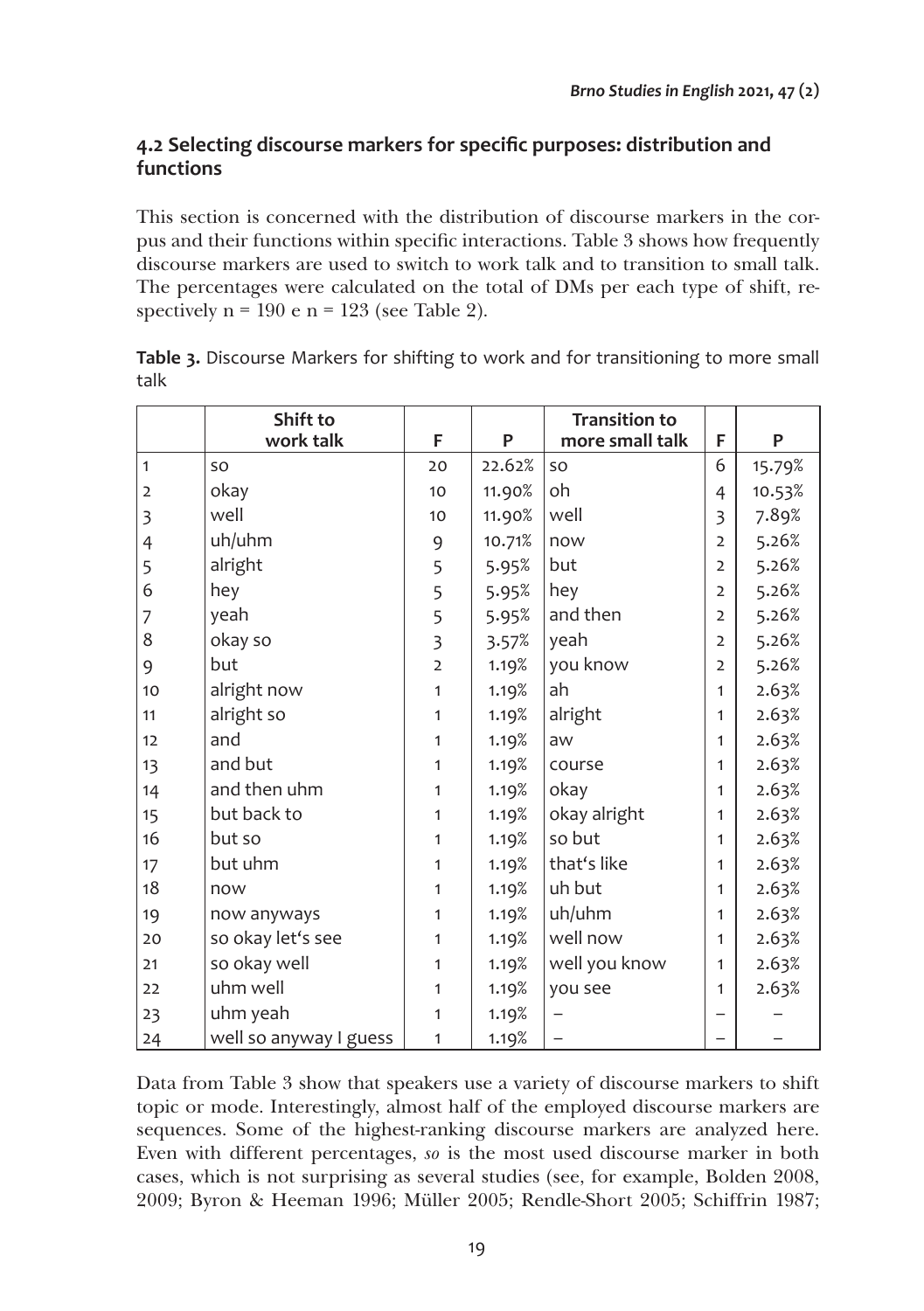see also Buysse 2012 and Schourup 1999 for overviews on the functions of *so*) have underscored the functions of *so* in initiating a new topic: "[a]t the beginning of a section, 'so' orients the audience as to the next point" (Rendle-Short 2003: 50) and some have found that it has specific functions when used to preface utterances. In particular, Bolden (2006) found that this particular DM is used to start talking about matters that have an "other-attentive action trajectory" (Bolden 2006: 662) meaning that *so* is used by speakers who do not intend to talk about themselves, but are instead oriented toward the addressee. In the back-to-work interactions, *so* serves to redirect the discourse toward work-related matters. In other words, it is not oriented to the addressee, but at the same time, consistent with Bolden's findings, it is not used by the speakers to talk about themselves. In this respect, it is particularly interesting to notice that *so* is also the most used DM to start the small talk interactions, however it is used less frequently compared to the back to work cases. In the following interaction from the STW corpus, a group of co-workers is pleasantly chit-chatting when Charlie, who was also involved in the small talk, makes a move to switch the interaction to work talk and retrieves the work task they had been talking about before the small talk started. In order to do it, in Example 3, Charlie uses the DM *so*, which typically connects a previous stretch of discourse with the chunk it introduces. In this case the DM has a twofold function: on the one hand, it serves as a signal to the participants that the digression on small talk is leaving the floor to work talk, but it also functions as an "inferential" or "resultive" DM to recapitulate and conclude (Fraser 1996: 188; Quirk, Greenbaum, Leech, and Svartvik 1985: 638).

#### **Example 3**

- 1 Russel: thank God we don't live in East Montrose
- 2 Lori: [overlap] [laughter] really
- 3 Sarah-AAC: [overlap] [laughter]
- 4 Charlie: East Montrose
- 5 Russel: it's getting dangerous [overlap] out there
- 6 Lori: it is?
- 7 Abbie: mmm
- 8 Charlie: so it might be [overlap] so to check with insurance guy or liability insurance
- 9 Russel: [cough] [+] okay

*Note:* The grey-highlighted portion of text is the one including the work talk

As shown in Table 3, *oh* is the second most used discourse marker to transition to small talk. Consistently with Bolden (2006), who identified the discourse marker *oh* as used to initiate interactions that are self-oriented, in our corpus, it is never used to switch to work talk. Putting it differently, the opposition identified by Bolden between DM *so* as "other-attentive" and *oh* as "self-attentive" (664) is somehow reflected in the opposition, in the STW corpus, between work talk and small talk. Looking closely at the small talk interactions initiated by *oh,* some of them are self-oriented, but not all of them; however they all initiate utterances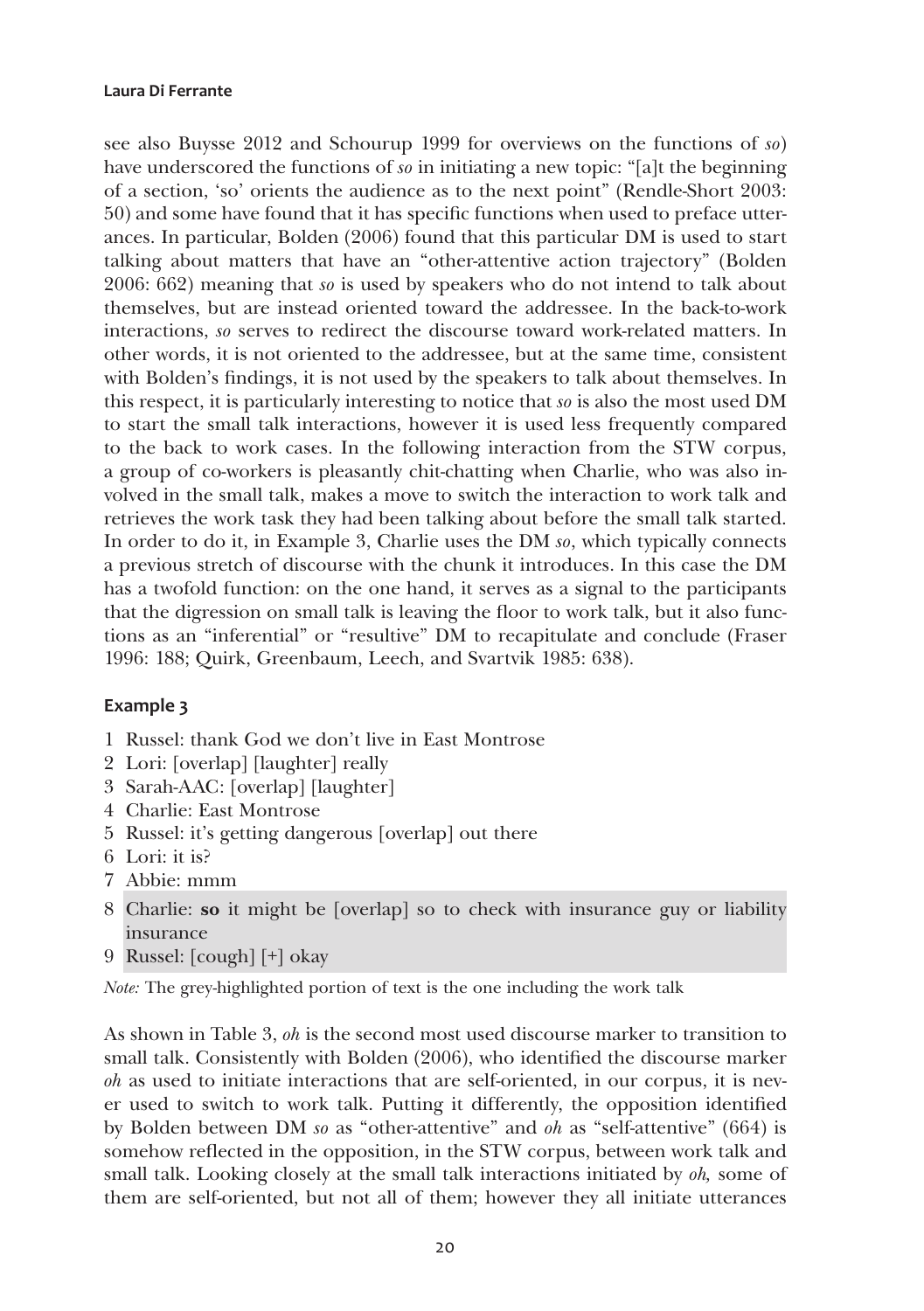that are personal to the speakers. Bolden's labels, "other attentive" and "self attentive" seem to be able to be paralleled, in our corpus, with "work-oriented" and "interactant-oriented". Examples 4 and 5 below show the DM *oh* chosen to start small talk interactions. While in Boulden's terms, the first would be *self-attentive* and the second *other-attentive,* they both are interactant-oriented as they are both concerned with the personal lives of the speakers.

# **Example 4**

- 1 Jen: are you are you done with me yet?
- 2 Sarah-AAC: yeah
- 3 Jen: okay [unclear] [0:20] [people speaking in the background]
- 4 Jen: oh you wanna see my my sweet son? I g- the one I never get pictures of [laughter]
- 5 Sarah: [voc]
- 6 Jen: he's the one I never get any pictures of
- 7 Sarah: [voc]

*Note:* Four of the focal participants of the ANAWC corpus are Augmentative and Alternative Communication Speakers. Sarah, in this interaction, is one of them and sometimes she chooses not to use her speech generation device and to rely on vocalizations (Di Ferrante & Bouchard 2020), especially when her interlocutor is familiar with her way of communicating. The grey-highlighted portion of text is the one including the work talk.

# **Example 5**

- 1 Jim: oh how was Aron was he like a super Valentine?
- 2 Paige: no [overlap] we don't [+] we don't do a whole lot [overlap] [laughter] he
- 3 did
- 4 Jim: [laughter] we don't normally either
- 5 Paige: he did a little you know as usual [+] which was fine but see his mother's
- 6 birthday is Valentine's day and their anniversary [overlap] so we always
- 7 Jim: so it's shadowed by [overlap] all these other events
- 8 Paige: yes it is but I mean it was fine [+] it was fine Jim: cool cool cool

Small talk can be about anything, from politics to science, however, in this corpus, the exchanges initiated by *oh* are specifically related to topics that concern the speakers themselves. Aijmer (1986) notices that some of the main uses of *oh* is the case where the "speaker suddenly has a certain insight but also if he guesses or infers something, remembers or recognizes something, notices or observes something, or successfully solves a problem" (p. 63) In Example 4, Jen uses *oh* to start a small talk interaction whose topic is a personal one, namely her own family. She has just ended a work-related exchange where Sarah confirms that they are done with the task at hand. At that point, Jen seems to suddenly remember that she has a picture of her son to show to Sarah. Example 5 is also concerned with a topic that relates to the personal lives of the coworkers: Jim starts her small talk interaction with *oh* to ask Paige about her Valentine Day with her husband. As previously reported, small talk is demonstrated to be an important instrument of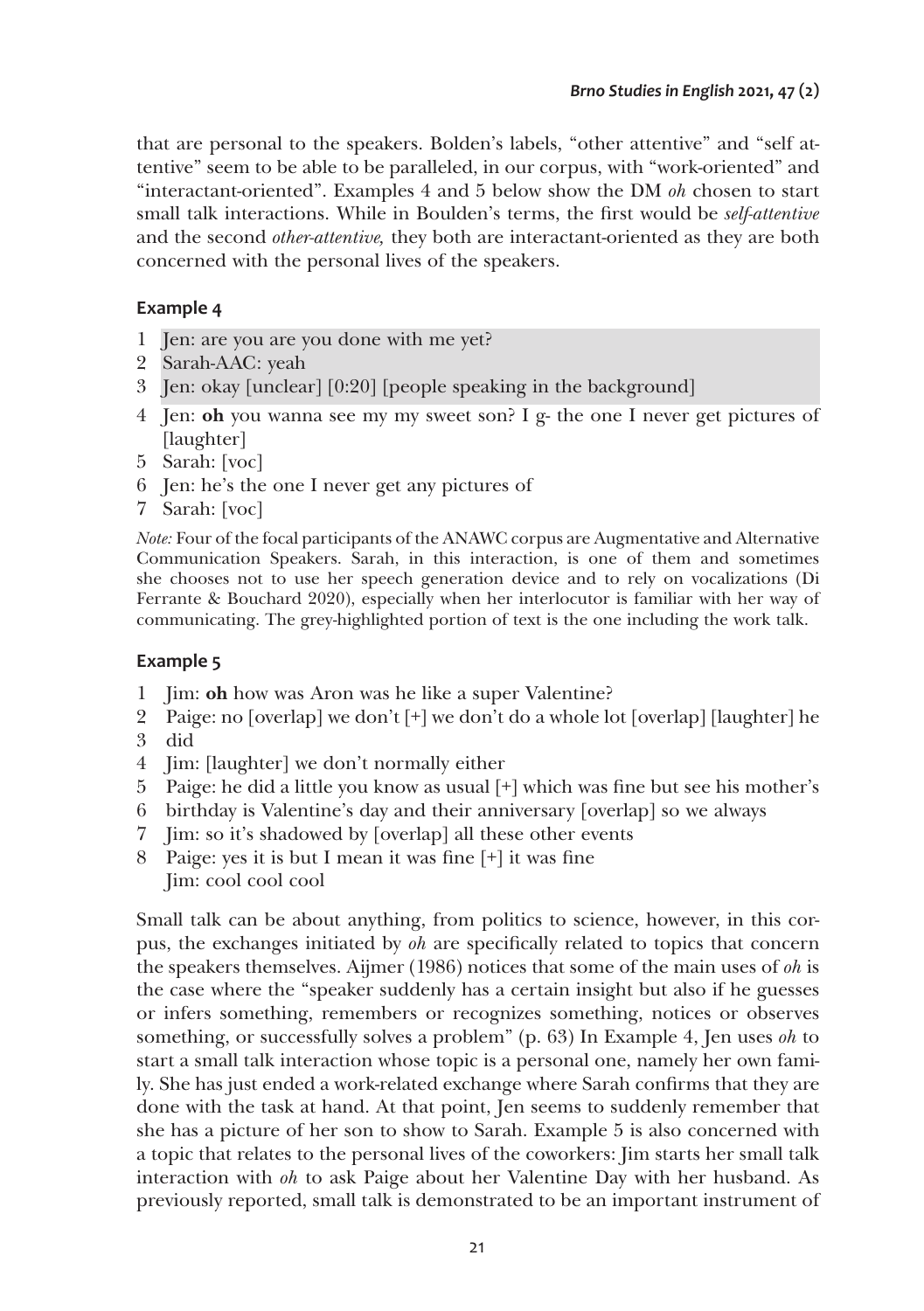relationship-building in the workplace, and in the meantime it allows to manage the timing of workplace tasks: Holmes (2000) sees it as a transitional device as it often marks the boundaries of discourse, for example when co-workers engage in chit-chat before or after meetings "small talk provides a transition assisting people 'to come back to earth' . . . after a session of hard work" (Holmes 2000: 43). In many workplaces, small talk- and work talk-allotted time are not rigidly regulated and it is up to the workers – and to the shared social norms of each workplace community – to manage the amount of talking time dedicated to non-task related discourse.<sup>8</sup> As a matter of fact, this type of discourse/topic management, namely the alternation between small talk and work talk involves important considerations that may include a wide range of issues spanning from work ethics to mental health: "From a manager's perspective, while these breaks [microbreaks] may be important for maintaining employee well-being throughout the workday, the time spent away from work due to breaks may be seen as detrimental to employee performance" (Fritz et al. 2013: 277). Although research demonstrates that microbreaks at work, including social interactions, are positively linked to job performance (Kim et al. 2018), employees (and their leadership) might not be aware of this and feel guilty about engaging in nonwork-related social interactions. Incidentally, Kim and colleagues (2018) suggest that "organizations should educate their employees and managers in the values of microbreaks between task episodes for enhancing job performance, *so that self-initiated microbreaks are not frowned upon* [emphasis added]" (783).

Workers often need to make more or less conscious decisions about the right time to start small talk, to become involved in it, and to go back to work. In the following interaction, two coworkers, Addy and Tess, are at their desks enjoying some leftover cupcakes from a little workplace party that had taken place in their office the night before. After a brief exchange, Tess decides to go back into work.

#### **Example 6\***

- 1 Addy: [+] those are very pretty cupcakes aren't they sweet
- 2 Tess: we had those last night for our little [+] party
- 3 Addy: oh that's very nice
- 4 Tess: alright we have file folders somewhere we need to go ahead and [+] make
- 5 copies of the contract and get it in there and get that labeled and [+] just
- 6 go through our list here [overlap] [+] some of it is files and some of it is binders
- 7 [people laughing in background]

*Note:* The grey-highlighted portion of text is the one including the work talk

This type of shift of topics is very typical of workplace discourse and this is an example of a brief digression, a brief stretch of small talk immediately followed by work talk*. Alright* is the discourse marker chosen by Tess to signal that she's interrupting the small talk exchange to deal with work issues. By looking again at Table 3, it is possible to see that most of those discourse markers indirectly and implicitly frame transitions between interactions and this is due to at least two reasons. First, alternating small talk and work talk is typical of most workplaces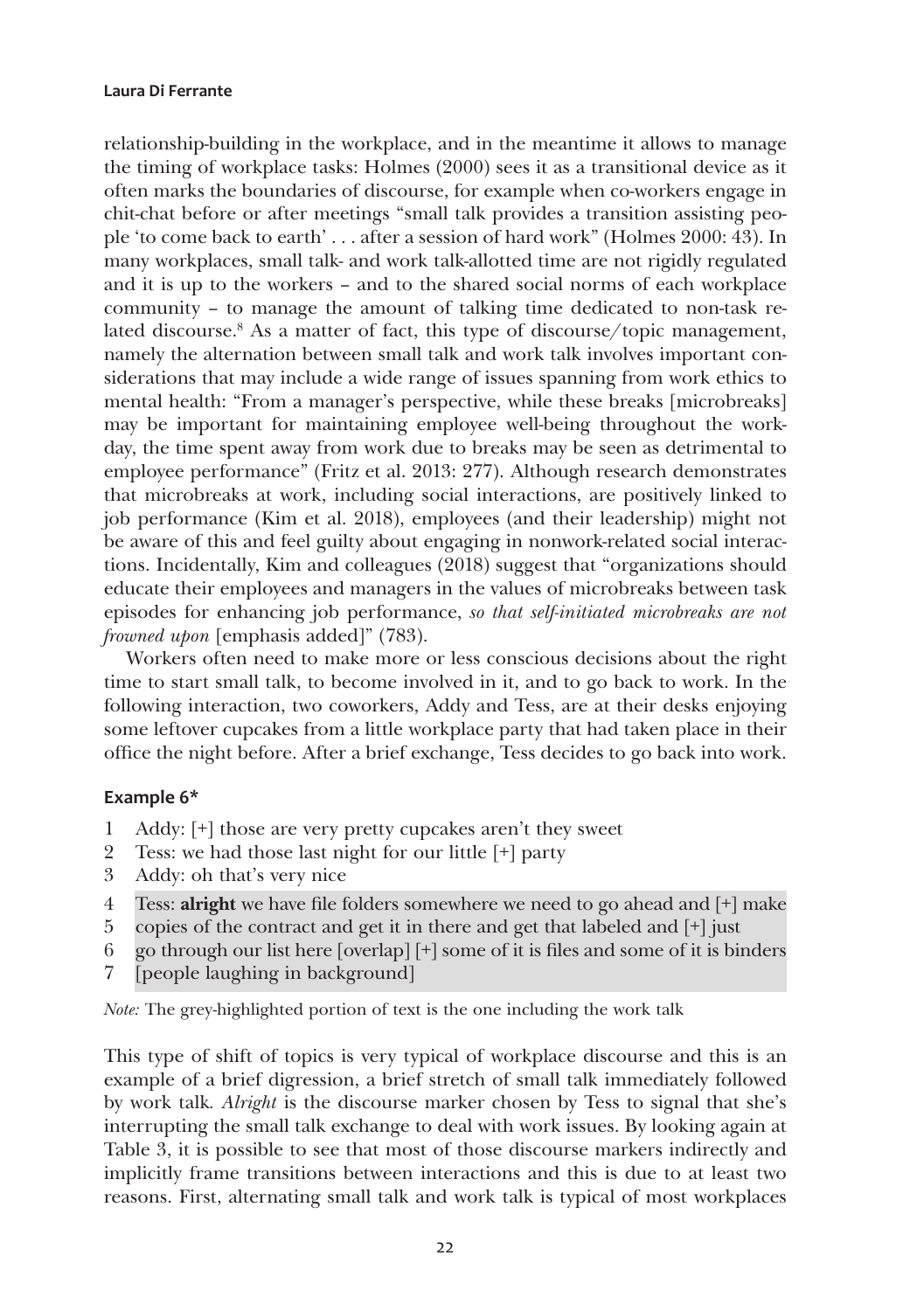and it is a shared social norm among workers that a portion of the time they spend at work will consist of microbreaks (Fritz et al. 2011, 2013; Kim et al. 2017, 2018) that include non-transactional talk with co-workers. When Tess, in Example 6, decides to switch to work talk, she does not need to explicitly and directly say so because both her co-worker and she share the same workplace culture and norms. Second, those social and workplace norms are far from being official, rather they are progressively and silently negotiated in everyday exchanges on the basis of a more or less vague perception of the right amount of time and energy to be spent on non task-related talk. These decisions and negotiations are expressed through indirectness and implicitness, just like Tess does with *alright.* 

Overall, data show a difference in discourse markers selection on the basis of their role and function as actual boundaries between small talk exchanges and what comes after. In particular, specific discourse markers are preferred for certain interaction boundaries, which is partly consistent with similar research on these aspects (Bolden 2006, 2008, 2009); for example there are five discourse markers that, with slightly different distributions (see Table 3), are present in both the types of transitions: they are: *so, yeah, okay, well*, and *hey*. Whereas, as it was reported, some are specific to a type of transitions.

Both the quantitative distribution of discourse markers based on their position in interaction and the closer analysis of specific interactions revealed that discourse markers serve multiple discursive and pragmatic functions (interactional, metatextual, cognitive, and their sub-categories: Bazzanella 2006). On the one hand, these contribute to regulating the alternation between small talk and work talk exchanges; on the other hand, they are important linguistic tools for the speakers to show awareness of the workplace dynamics, not to impose on co-workers, and to enact positive politeness (Brown & Levinson 1987).

#### **5. Conclusions**

The focus of this paper has been on discourse markers positioned at the intersection between workplace interactions; it was found that their position also informs their macro-function as a watershed when the interactions shift to a new type of discourse or to a new topic. Data showed that speakers of English in the STW corpus perceive the passages from an interaction to another to be relevant enough to often mark them with a variety of discourse markers. Some discourse markers like *so* and *well* are used both to switch to work talk and to keep doing small talk – but on a different level, some others, like *oh,* are only found when shifting to more small talk and *oh,* in particular, is correlated to introducing personal topics.

In quantitative terms, results indicate that the shift to work talk is more often marked by a DM than the transition to more small talk. This might be an indication that when the topic shift is pragmatically complex, speakers tend to rely more heavily on discourse markers. At these interaction junctures, discourse markers all seem to be fulfilling the general function of making the shift smoother, or at least not too abrupt, and most of the times discourse markers are used as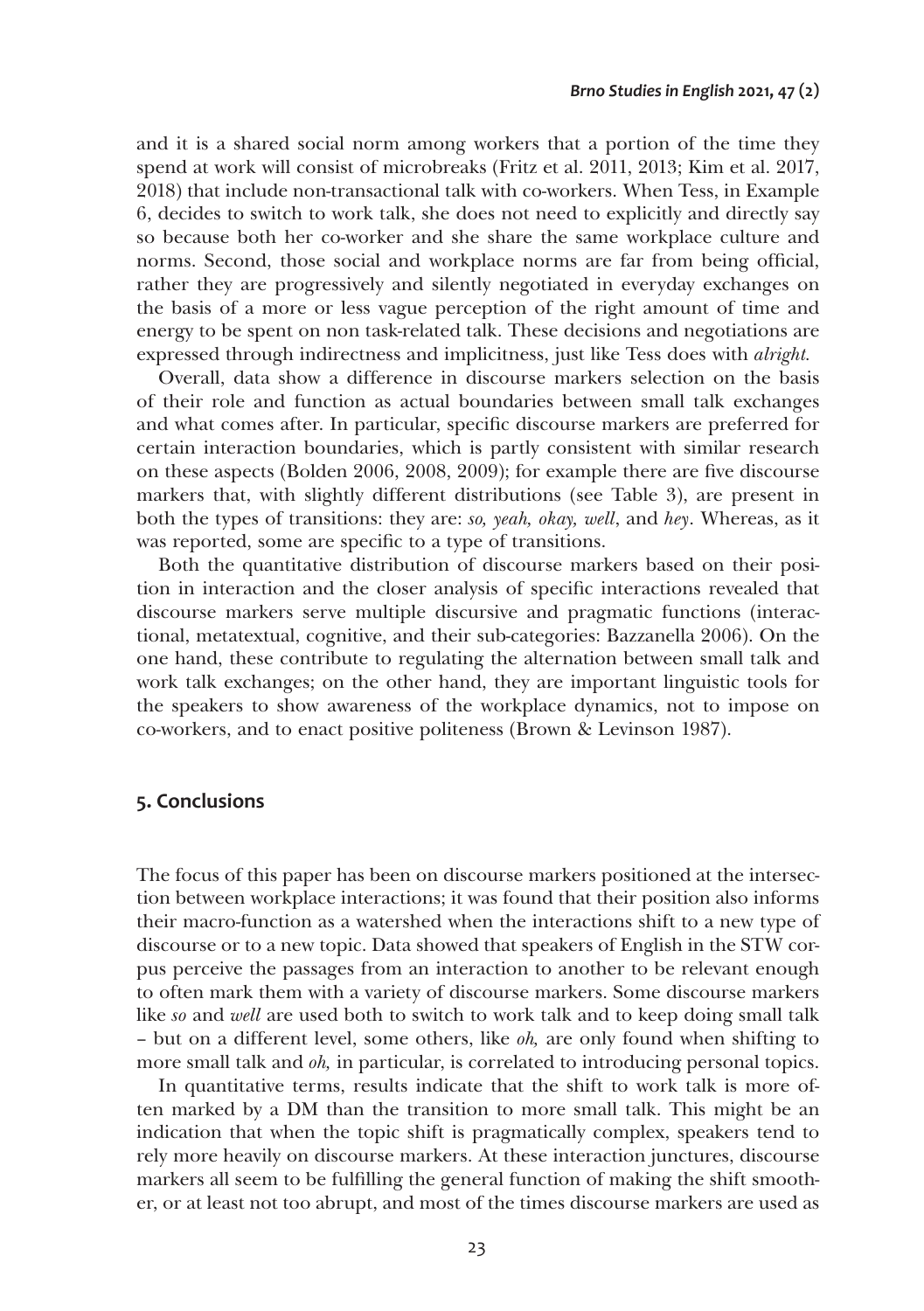a linguistic strategy to signal the shift, implicitly. Particularly among same-status co-workers, if the speaker were more direct in signalling the switch, s/he might be perceived as arrogant or judgmental and may generate conflict. This whole issue is probably based on an ambiguity of some societies, where on the one hand, workplace culture, social norms, and scientific studies share the evidence for interpersonal relationship as essential to healthy workplace environments (Brunetto, Xerri, Farr-Wharton, and Nelson 2018; Xerri, Nelson and Brunetto 2015) but on the other hand, social conditioning and workplace culture itself nurture negative attitudes toward those who spend their time at work performing non task-related activities. The worker is then in the position of knowing that, within limits, small talk is workplace-appropriate, but it is not related to a work task, so the time and energy dedicated to small talk need to be decided each time and negotiated with the other interactants.

As syntactically-optional linguistic items, DMs seem to carry a heavy load in terms of discursive and pragmatic implications: speakers use them abundantly to convey a variety of interactional and social meanings. This is particularly relevant in the workplace where interaction spontaneity is constrained within a large amount of spoken and unspoken norms, power and politeness concerns, hierarchies, and work ethics. It turns out that spoken workplace exchanges offer a privileged perspective on discursive and pragmatic functions of discourse markers. In turn, discourse markers in workplace interactions help uncover interpersonal dynamics among co-workers.

#### **Acknowledgments**

This research is part of the project on the AAC and Non-AAC Workplace Corpus of the Research Group of the Applied Linguistic Laboratory at Texas A&M University-Commerce. I express my gratitude to Dr. Lucy Pickering, who generously offered constructive comments and suggestions on an earlier version of this paper. I would also like to thank the reviewers of this article for their thought-provoking remarks and useful suggestions.

#### **Notes**

- $1$  Some scholars maintain that, given a discourse marker with multiple functions, it is usually possible to identify one function which is prevalent compared to the others (Müller 2005).
- <sup>2</sup> Müller (2005) reports that on average, native speakers of American English use *well* to reformulate and correct phrases 0,013 times per 100 words.
- <sup>3</sup> Less explicitly referred to their position in the text, appear to be those devices that Hyland calls *transitions* "[which] comprise . . . mainly conjunctions, used to mark additive, contrastive, and consequential steps in the discourse, as opposed to the external world" (138). While the examples for transitions are "In addition/but/ thus/and" (Hyland 2004: 139), transitions are not defined as being related to text boundaries.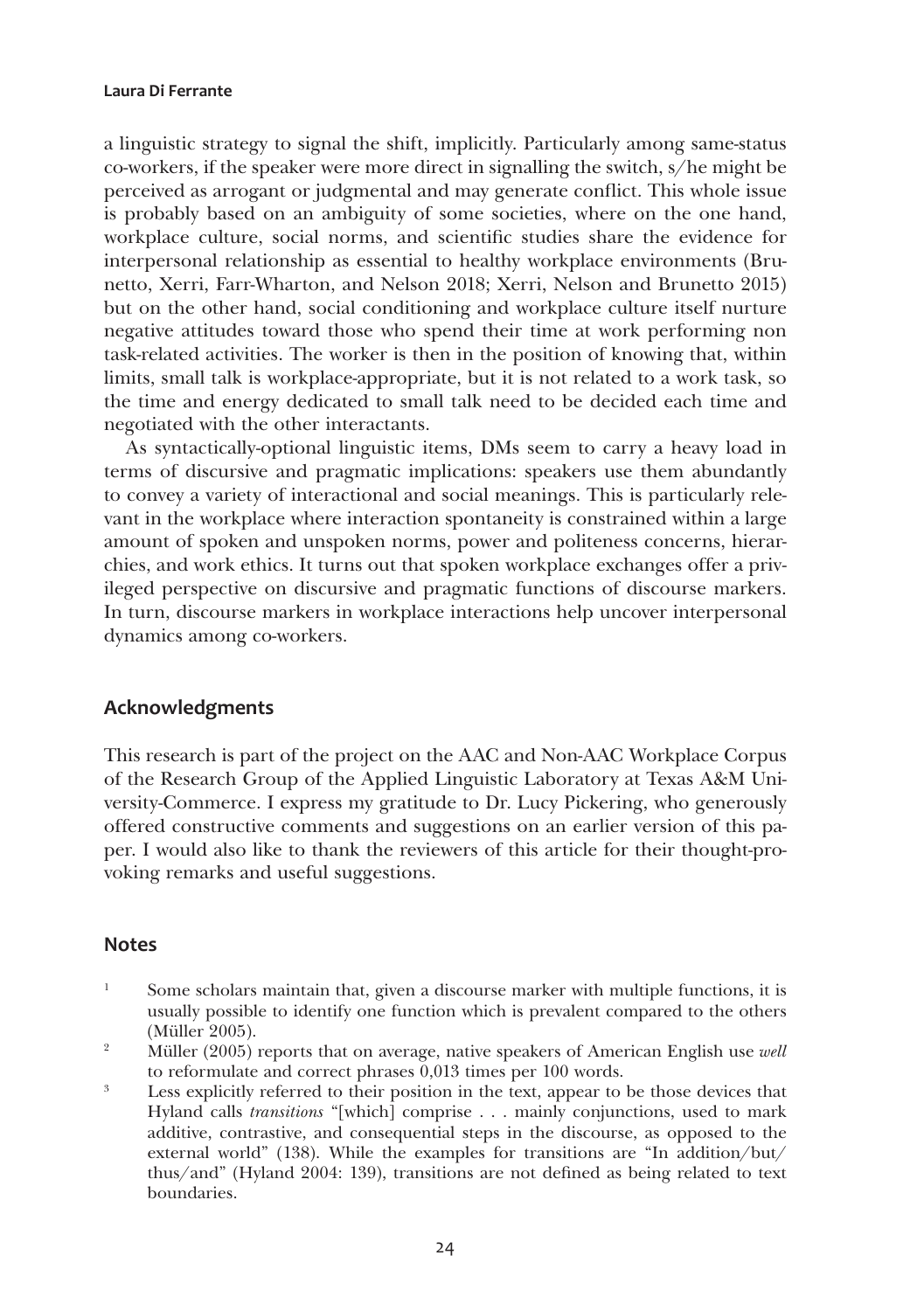- <sup>4</sup> See Cuenca and Crible (2019) for a classification of co-occurring discourse markers.
- <sup>5</sup> In this paper, the distinction between interactions including AAC and non-AAC speakers are made only when relevant for the analysis of a particular data extract.<br>All names and places in the interactions were changed for anonymity purposes.
- <sup>6</sup> All names and places in the interactions were changed for anonymity purposes. 7 Cuenca and Crible (2019) record the sequence "*well I mean you know so"* (176)
- which is also unusually long. Haselow mentions "no well but actually" (2018: 1), but unfortunately it is not clear whether the author retrieved it from a corpus.
- <sup>8</sup> It should be mentioned that some studies demonstrated that personal relationships in the workplace are very much affected by differences in status among speakers, both in terms of hierarchy and in terms of cultural background (Fine & Soucey: 2005; Friginal, 2009; Holmes & Marra: 2002b). While these issues are beyond the scope of this work, they are still pertinent to this type of reflection and they should be further explored.

# **Transcription Conventions**

- 1. VERBATIM Transcription: word-for-word, all names of people and places anonymized
- 2. Spelling Conventions & Discourse Markers

| okay                             | ain't | – Y'all                                   |
|----------------------------------|-------|-------------------------------------------|
| alright (one word) for all right |       | wanna $\Gamma$ mma = short for I am gonna |
| $cuz = short for because$        | gonna |                                           |

Ah, duh, hmm, mmm, mm-hmm, nah, okay, oh, uh, uh-huh (affirmative), uhm, unh-uh (negative), wow, yeah, etc.

For numbers, numerals (1, 2, 3, etc.)

- 3. Punctuation: only question marks are necessary
- 4. Annotations (i.e., words not spoken by participants):
	- Square [ ] brackets indicate
		- a. Background noise: [keyboard, etc.]
		- b. Verbalizations: [laughter, sigh, snort, etc.]
		- c. Untranscribable AAC participant vocalization: [voc]
		- d. Unintelligible utterances: [unclear]
	- Quotation marks ("x") indicate speech using an AAC
- 5. Pausing
	- Two seconds or less:  $[+]$
	- More than two seconds, measure and record : [0:25] (25 seconds)
- 6. Overlap

When speakers speak at the same time, [overlap] in the location where the overlap begins. Then add the overlapped part on the next line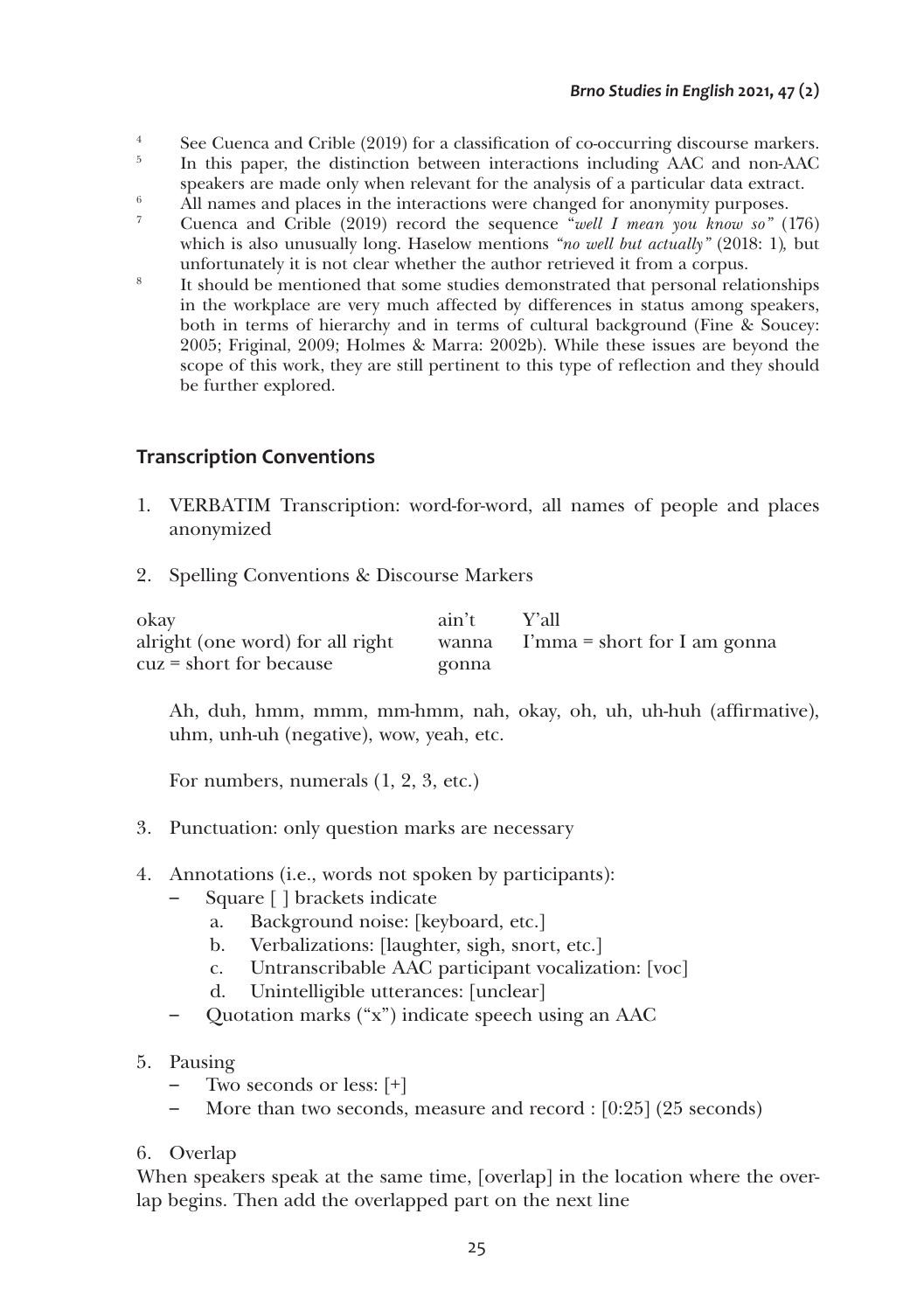#### **References**

- Ädel, Annelle and Mauranen, Anna (2010) Metadiscourse: Diverse and divided perspectives. *Nordic Journal of English Studies 9*(2), 1. <https://doi.org/10.35360/njes.215>
- Aijmer, Karin (1986) *Oh* and *ah* in English conversation. In: Meijs, Willem (ed.) *Corpus Linguistics and Beyond*. Proceedings of the Seventh International Conference on English Language Research on Computerized Corpora, 61–86.
- Aijmer, Karin (2015) Analysing discourse markers in spoken corpora: *Actually* as a case study. In: Baker, Paul and McEnery, Tony (eds.) *Corpora and Discourse Studies*. London: Palgrave Macmillan, 88–109.
- Angouri, Jo and Marra, Meredith (2010) Corporate meetings as genre: A study of the role of the chair in corporate meeting talk. *Text & Talk* – *An Interdisciplinary Journal of Language, Discourse & Communication Studies* 30(6), 615–636.
- Angouri, Jo and Marra, Meredith (2011) 'OK one last thing for today then': Constructing identities in corporate meeting talk. In: Angouri, Jo and Marra, Meredith (eds.) *Constructing Identities at Work*. London: Palgrave Macmillan, 85–100.
- Bazzanella Carla (1995) I segnali discorsivi. In: Lorenzo Renzi, Giampaolo Salvi & Anna Cardinaletti (eds.) (1995), *Grande grammatica italiana di consultazione. Vol. III. Tipi di frase, deissi, formazione delle parole*. Bologna: Il Mulino, 225–257.
- Bazzanella, Carla (2001) Segnali discorsivi e contesto. In Heinrich, Wilma and Heiss, Christine (eds.) *Modalità e substandard*. Bologna: Clueb, 41–64.
- Bazzanella, Carla (2006) Discourse markers in Italian: towards a "compositional" meaning. *Approaches to Discourse Particles*, 449–464.
- Bazzanella Carla (2010) I segnali discorsivi. In: Lorenzo Renzi and Giampaolo Salvi (eds.), *Grammatica dell'italiano antico*. Bologna: Il Mulino, 1339–1357.
- Biber, Douglas, Johansson, Stig Leech, Geoffrey, Conrad, Susan, Finegan, Edward and Quirk, Randolph (1999) *Longman Grammar of Spoken and Written English.* Edinburgh: Pearson Education Limited.
- Bolden, Galina B. (2006) Little words that matter: Discourse markers "so" and "oh" and the doing of other-attentiveness in social interaction. *Journal of Communication 56*(4), 661–688.
- Bolden, Galina B. (2008) "So what's up?": Using the discourse marker *so* to launch conversational business. *Research on Language and Social Interaction*, *41*(3), 302–337.
- Bolden, Galina B. (2009) Implementing incipient actions: The discourse marker 'so' in English conversation. *Journal of Pragmatics 41*(5), 974–998.
- Borreguero Zuloaga, Margarita (2018) Topic-shift discourse markers in L2 Italian. *Language, Interaction and Acquisition. Langage, Interaction et Acquisition* 8(2), 173–203. [https://](https://doi.org/10.1075/lia.15045.bor) [doi.org/10.1075/lia.15045.bor](https://doi.org/10.1075/lia.15045.bor)
- Bouchard, Julie, Di Ferrante, Laura, El Khatib, Nabiha and Pickering, Lucy (2021) AAC users' discourse in the workplace. In: Eric Friginal and Jack A. Hardy (eds.) *The Routledge Handbook of Corpus Approaches to Discourse Analysis*. London: Routledge.
- Brinton, Laurel J. (1998) *Pragmatic Markers in English. Grammaticalization and Discourse Functions*. Berlin: De Gruyter Mouton.
- Broggini, Susanna and Murphy, Amanda Claire (2017) Metadiscourse in EMI lectures: Reflections on a small corpus of spoken academic discourse. *L'analisi Linguistica e Letteraria 25*(2), 325–340.
- Brown, Penelope and Levinson, Stephen C. (1987) *Politeness: Some Universals in Language Usage*. Cambridge: Cambridge University Press.
- Brunetto, Yvonne, Xerri, Matthew, Farr-Wharton, Ben and Nelson, Silvia (2018) The importance of informal professional networks in developing a proactive organizational culture: a public value perspective. *Public Money & Management 38*(3), 203–212.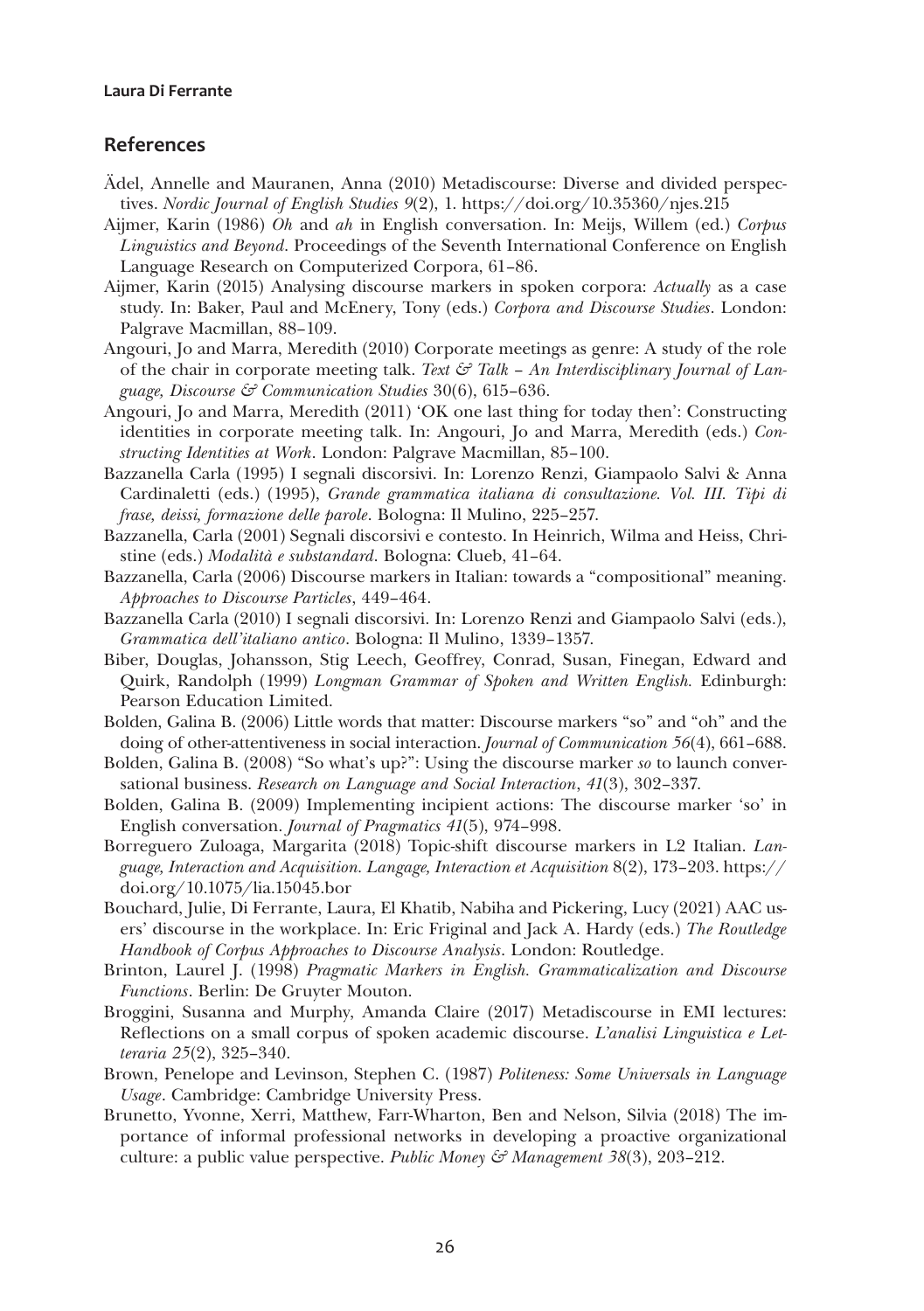- Byron, Donna K. and Heeman, Peter A. (1996) Discourse marker use in task-oriented spoken dialog. *Proceedings of the Fifth Biennial European Conference on Speech Communication Technology (Eurospeech '97)*, (Icslp 96), 97–100.
- Buysse, Lieven (2012) *So* as a multifunctional discourse marker in native and learner speech. *Journal of Pragmatics, 44*(13), 1764–1782.
- Coates, Jennifer (1987) Epistemic modality and spoken discourse. *Transactions of the Philological Society*, *85*(1), 110–131.
- Crystal, David (1988) Another look at, well, you know…. *English Today, 4*(1), 47–49.
- Cuenca, Maria-Josep (2008) Pragmatic markers in contrast: The case of well. *Journal of Pragmatics 40*(8), 1373–1391. <https://doi.org/10.1016/j.pragma.2008.02.013>
- Cuenca, Maria-Josep and Crible, Ludivine (2019) Co-occurrence of discourse markers in English: From juxtaposition to composition. *Journal of Pragmatics 140*, 171–184.
- Cuenca, Maria-Josep and Marín Maria-Josep (2009) Co-occurrence of discourse markers in Catalan and Spanish oral narrative. *Journal of Pragmatics 41*(5), 899–914.
- Dehé, Nicole (2014) *Parentheticals in Spoken English. The Syntax-Prosody Relation*. Cambridge: Cambridge University Press.
- Deppermann, Arnuff, Schmitt, Reinhold and Mondada, Lorenza (2010) Agenda and emergence: Contingent and planned activities in a meeting. *Journal of Pragmatics 42*(6), 1700–1718. <https://doi.org/10.1016/j.pragma.2009.10.006>
- Di Ferrante, Laura (2013) *Small talk at work: A corpus-based discourse analysis of AAC and Non-AAC device users*. Unpublished Ph.D. dissertation. Texas A&M University – Commerce, TX.
- Di Ferrante, Laura (2016) "I love red hair. My wife has strawberry": Discursive strategies and social in the workplace. In: Lucy Pickering, Eric Friginal, and Shelley Staples (eds.) *Talking at Work*. London: Palgrave Macmillan, 79–97.
- Di Ferrante, Laura, Bouchard, Julie (2020) The nature and function of vocalizations in atypical communication. *Current Developmental Disorder Reports 7*, 23–27. [https://doi.](https://doi.org/10.1007/s40474-020-00186-x) [org/10.1007/s40474-020-00186-x](https://doi.org/10.1007/s40474-020-00186-x)
- Erman, Britt (2001) Pragmatic markers revisited with a focus on you know in adult and adolescent talk. *Journal of Pragmatics 33*(9), 1337–1359. [https://doi.org/10.1016/S0378-](https://doi.org/10.1016/S0378-2166(00)00066-7) [2166\(00\)00066-7](https://doi.org/10.1016/S0378-2166(00)00066-7)
- Fine, Gary Alan, and DeSoucey, Michaela (2005) Joking cultures: Humor themes as social regulation in group life. *Humor 18*(1), 1–22.
- Fischer, Kerstin (2006) Towards an understanding of the spectrum of approaches to discourse particles: introduction to the volume. In: Kerstin Fischer (Ed.) A*pproaches to Discourse Particles*. Amsterdam: Elsevier, 1–20.
- Friginal, Eric (2009) *The Language of Outsourced Call Centers: A Corpus-based Study of Cross-cultural Interaction.* Amsterdam and Philadelphia: John Benjamins.
- Fraser, Bruce (1996) Pragmatic markers. *Pragmatics 6*(2), 167–190. [https://doi.](https://doi.org/10.1075/prag.6.2.03fra) [org/10.1075/prag.6.2.03fra](https://doi.org/10.1075/prag.6.2.03fra)
- Fraser, Bruce (1999) What are discourse markers? *Journal of Pragmatics 31*(7), 931–952.
- Fraser, Bruce (2011) The sequencing of contrastive discourse markers in English. *Baltic Journal of English Language, Literature, and Culture 1*, 29–35.
- Fritz, Charlotte, Lam, Chak Fu, and Spreitzer, Gretchen M. (2011) It's the little things that matter: An examination of knowledge workers energy management. *Academy of Management Perspectives 25*(3), 28–39. <https://doi.org/10.1108/dlo.2012.08126aaa.010>
- Fritz, Charlotte, Ellis, Allison M., Demsky, Caitlin A., Lin, Bing C. and Guros, Frankie (2013) Embracing work breaks. Recovering from work stress. *Organizational Dynamics 42*(4), 274–280. <https://doi.org/10.1016/j.orgdyn.2013.07.005>
- Fuller, Janet M. (2003) The influence of speaker roles on discourse marker use. *Journal of Pragmatics 35*(1), 23–45. [https://doi.org/10.1016/S0378-2166\(02\)00065-6](https://doi.org/10.1016/S0378-2166(02)00065-6)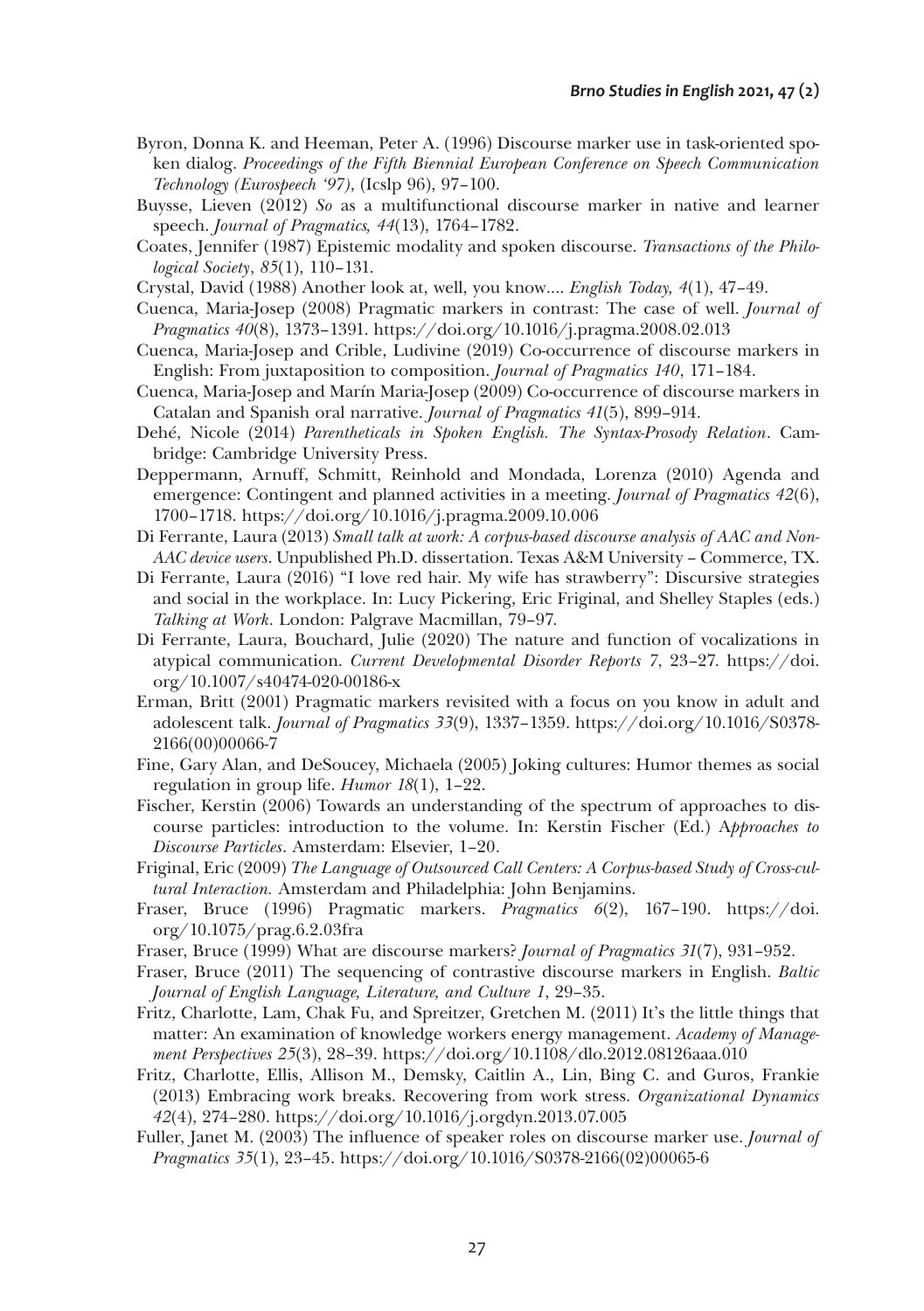- Fung, Loretta and Carter, Ronald (2007) Discourse markers and spoken English: Native and learner use in pedagogic settings. *Applied Linguistics 28*(3), 410–439. [https://doi.](https://doi.org/10.1093/applin/amm030) [org/10.1093/applin/amm030](https://doi.org/10.1093/applin/amm030)
- Haselow, Alexander (2019) Discourse marker sequences: Insights into the serial order of communicative tasks in real-time turn production. *Journal of Pragmatics 146*, 1–18.
- Holmes, Janet (1990) Hedges and boosters in women's and men's speech. *Language & Communication 10*(3), 185–205.
- Holmes, Janet (2000) Doing collegiality and keeping control at work: Small talk in government departments. In: Justine Coupland (ed.) *Small Talk*. Harlow: Longman, 32–61.
- Holmes, Janet and Marra, Meredith (2002a). Humour as a discursive boundary marker in social interaction. In: Duszak, Anna (ed.) *Us and Others: Social Identities across Languages, Discourses and Cultures*. Amsterdam and Philadelphia: John Benjamins Publishing, 377–400.
- Holmes, Janet and Marra, Meredith (2002b) Over the edge? Subversive humor between colleagues and friends. *Humor 15*(1), 65–88.
- Howe, Mary L. (1991) Topic change in conversation. Unpublished Ph.D. dissertation, Lawrence: University of Kansas.
- Hyland, Ken (1998) Persuasion and context: The pragmatics of academic metadiscourse. *Journal of Pragmatics 30*(4), 437–455. [https://doi.org/10.1016/s0378-2166\(98\)00009-5](https://doi.org/10.1016/s0378-2166(98)00009-5)
- Hyland, Ken (2004) Disciplinary interactions: Metadiscourse in L2 postgraduate writing*. Journal of Second Language Writing 13*(2), 133–151. [https://doi.org/10.1016/j.](https://doi.org/10.1016/j.jslw.2004.02.001) [jslw.2004.02.001](https://doi.org/10.1016/j.jslw.2004.02.001)
- Hyland, Ken (2017) Metadiscourse: What is it and where is it going? *Journal of Pragmatics* 113, 16–29. <https://doi.org/10.1016/j.pragma.2017.03.007>
- Jucker, Andreas H. and Ziv, Yael (1998) Discourse markers: Introduction. In: A. H. Jucker and Y. Ziv (eds.) *Discourse Markers: Description and Theory*. Amsterdam and Philadelphia: John Benjamins, 1–12.
- Kärkkäinen, E. (2007) The role of I guess in conversational stancetaking. In Robert Englebretson (Ed.) *Stancetaking in Discourse: Subjectivity, Evaluation, Interaction*. Amsterdam and Philadelphia: John Benjamins Publishing, 183–219.
- Kim, Sooyeol, Park, YoungAh and Headrick, Lucille (2018) Daily micro-break activities, positive affect, and job performance: Trait work engagement as a cross-level moderator. *Journal of Applied Psychology 103*(7), 772–786.
- Kim, Sooyeol, Park, YoungAh and Niu, Qikun (2017) Micro-break activities at work to recover from daily work demands. *Journal of Organizational Behavior 38*(1), 28–44.
- Koester, Almut (2006) *Investigating Workplace Discourse*. London: Routledge.
- Kozubíková Šandová, Jana (2015). On the use of cognitive verbs in political interviews. *Brno Studies in English 41*(1), 41–59. <https://doi.org/10.5817/BSE2015-1-3>
- Kuiper, Koenraad and Flindall, Marie (2000) Social rituals, formulaic speech and small talk at the supermarket checkout. In: Coupland, Justine (ed.) *Small Talk*. Harlow: Longman, 183–207.
- Laver, John (1975) Communicative function of phatic communion. In Adam Kendon, Richard M. Harris and Mary R. Key (eds.) *Organization of Behavior in Face-to-face Interaction*. Mouton, 215–238.
- Laver, John (1981) Linguistic routines and politeness in greeting and parting. In: Coulmas, Florian (ed.) *Conversational routine. Explorations in Standardized Communication Situations and Prepatterned Speech*. The Hague and Paris, Mouton, 289–304.
- Lee, Chi-Chun, Lee, Sungbok and Narayanan, Shrikanth S. (2008) An analysis of multimodal cues of interruption in dyadic spoken interactions. In: *Ninth Annual Conference of the International Speech Communication Association*. Brisbane, Australia, 22-26 September 2008.
- Lee, Joseph J. and Subtirelu, Nicholas C. (2015) Metadiscourse in the classroom: A comparative analysis of EAP lessons and university lectures. *English for Specific Purposes 37*(1), 52–62.<https://doi.org/10.1016/j.esp.2014.06.005>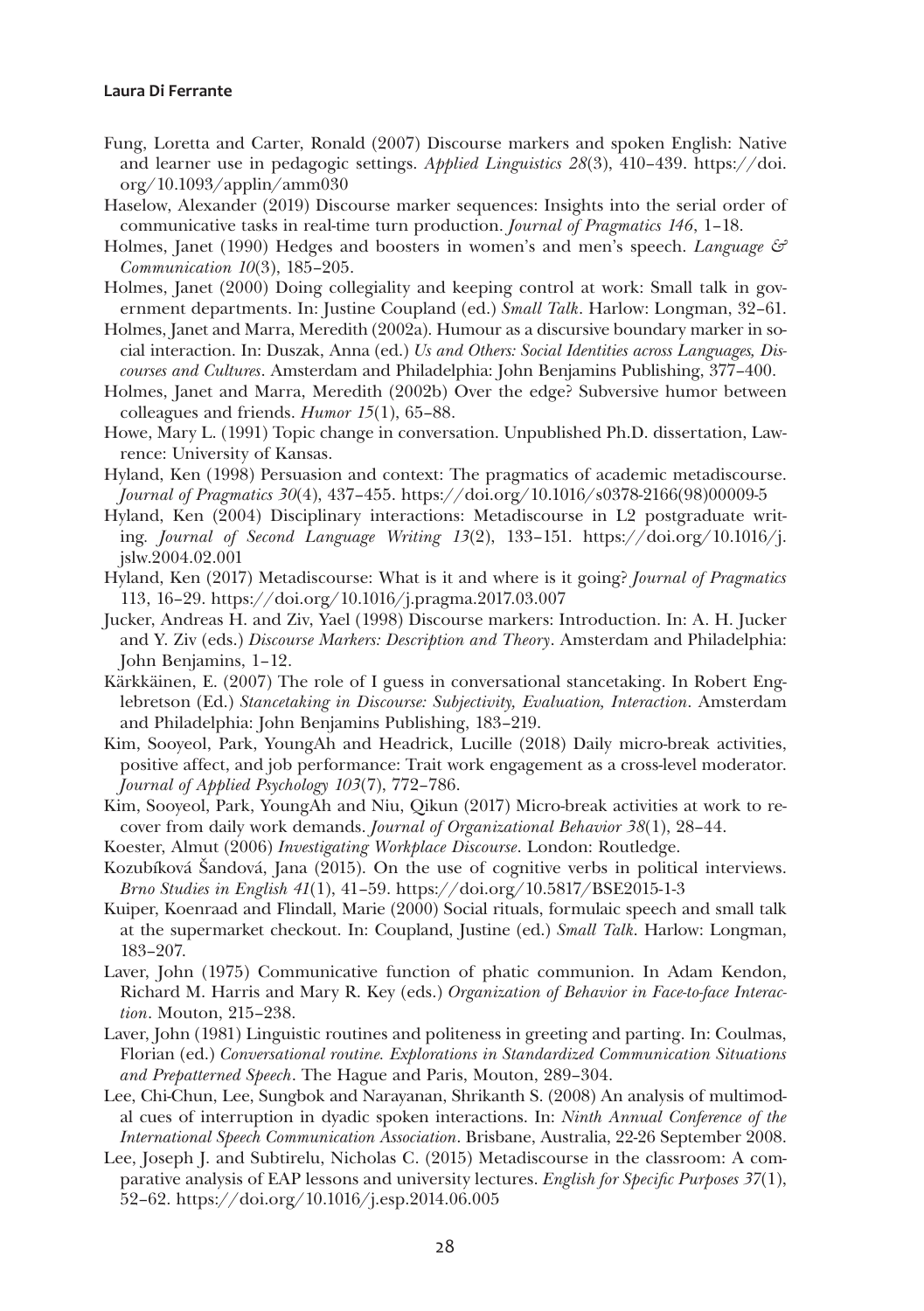- Lindström, Anna (1994) Identification and recognition in Swedish telephone conversation openings. *Language in Society* 23, 231–252.
- Lohmann, Arne and Koops, Christian (2016) Aspects of discourse marker sequencing. In Gunther Kaltenböck, Evelien Keizer, Arne Lohmann (eds.) *Outside the Clause: Form and Function of Extra-clausal Constituents*. Amsterdam and Philadelphia: John Benjamins, 417–446.
- Maschler, Y. (1994) Metalanguaging and discourse markers in bilingual conversation. *Language in Society* 23(3), 325–366.
- Mullany, Louise (2006) Girls on tour: Politeness, small talk and gender identity in managerial business meetings. *Journal of Politeness Research 2,* 55–77.
- Müller, Simone (2005) *Discourse Markers in Native and Non-native English Discourse*. Amsterdam and Philadelphia: John Benjamins Publishing.
- Pickering, Lucy and Bruce, Carrie (2009) *The AAC and non-AAC Workplace Corpus (ANAWC)*. [Collection of Electronic Texts]. Atlanta, GA: Georgia State University.
- Pickering, Lucy, Di Ferrante, Laura, Bruce, Carrie, Friginal, Eric, Pearson, Pamela and Bouchard, Julie (2019) An Introduction to the ANAWC: The AAC and Non-AAC Workplace Corpus. *International Journal of Corpus Linguistics 24*(2), 230–245.
- Pizziconi, Sergio (in preparation). Litmus tests for discursiveness of a few markers in L1 and L2 education.
- Salvador Pons Bordería (2018) The combination of discourse markers in spontaneous conversations. *Revue Romane. Langue et littérature. International Journal of Romance Languages and Literatures 53*(1), 121–158.<https://doi.org/10.1075/rro.00008.pon>
- Quirk, Randolph, Greenbaum, Sidney, Leech, Geoffrey and Svartvik, Jan (1985) *A Comprehensive Grammar of the English Language*. London and New York: Longman.
- Rendle-Short, Johanna (2003) "So what does this show us?": Analysis of the discourse marker 'so' in seminar talk. *Australian Review of Applied Linguistics* 26(2), 46–62. [https://](https://doi.org/10.1075/aral.26.2.04ren) [doi.org/10.1075/aral.26.2.04ren](https://doi.org/10.1075/aral.26.2.04ren)
- Schank, Roger C. and Abelson, Robert P. (1977) *Scripts, Plans, Goals and Understanding: An Inquiry into Human Knowledge Structures.* Hillsdale, N.J.: Lawrence Erlbaum.
- Schiffrin, Deborah (1987) *Discourse Markers.* Cambridge: Cambridge University Press.
- Schneider, Klaus P. (1988) *Small Talk: Analyzing Phatic Discourse*. Marburg: Hitzeroth.
- Schourup, Lawrence (1999) Discourse markers. *Lingua* 107, 227–265.
- Xerri, Matthew J., Nelson, Silvia and Brunetto, Yvonne (2015) Importance of workplace relationships and attitudes toward organizational change in engineering asset-management organizations. *Journal of Management in Engineering 31*(5), 04014074.
- Zhao, Hongwei (2013) A study on the pragmatic fossilization of discourse markers among Chinese English learners. *Journal of Language Teaching and Research 4*(4), 707.

Laura Di Ferrante is from Naples (Italy) and lives in Rome, where she is Assistant Professor of English Language and Linguistics at Sapienza University. Co-founding editor and co-editor in chief of *E-JournALL – EuroAmerican Journal of Applied Linguistics and Languages*, her education background and work experience have been carried out both in Italy and the United States. Her main research interests focus on workplace and media discourse, intercultural pragmatics, and applied linguistics. She holds a Ph.D. in *Linguistics and Teaching of Italian to Foreigners* (2008, University for foreigners of Siena, Italy), Ph.D. in *English Linguistics and Tesol* (2013, Texas A&M University-Commerce); she also holds a Laurea (5 year degree (Bachelor and Master) in Communication sciences (2003, Sapienza University of Rome).